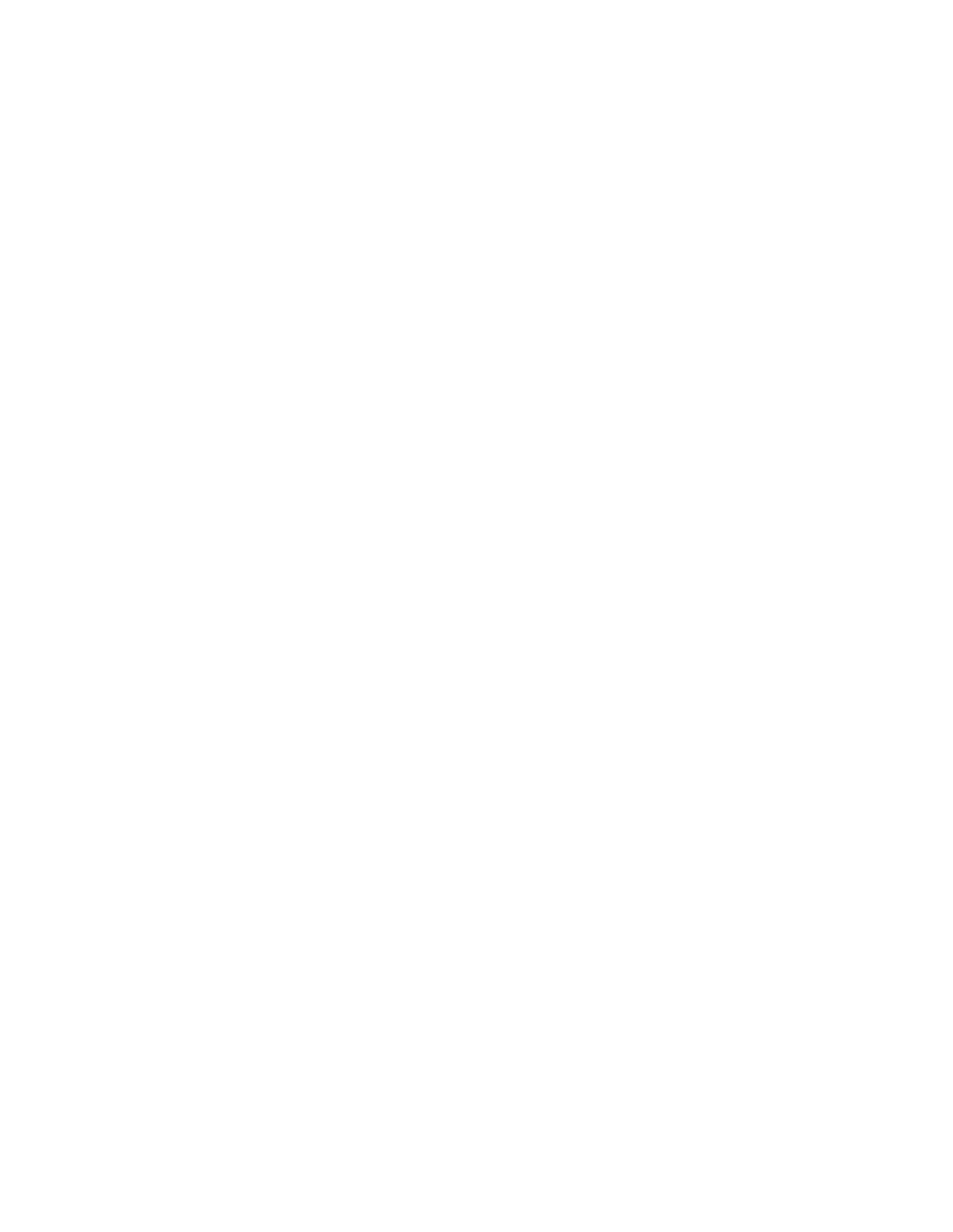# Collapsing Space and Time: Thich Nhat Hanh's Ecological Humanism

Victor Thasiah $1$ 

#### **Abstract**

Identifying with non-human organisms, such as flora and fauna, and non-living members of the natural world, such as winds and clouds, was central to Thich Nhat Hanh's (1926–2022) practice of Buddhism and conduct of resistance during the Vietnam War. This deep affinity with nature enabled him to "become himself" and sustain his public service and humanitarian work under duress. We examine Nhat Hanh's extended accounts of identifying with the natural world during the war, relevant material from his 1962–1966 memoirs and 1963 poem "Butterflies over the Golden Mustard Fields." They set out what we call his ecological humanism, his paradoxical overcoming of self-alienation through a close rapport with relatively wild nature. With no critical biography yet available, this

<sup>&</sup>lt;sup>1</sup> California Lutheran University. Email: vthasiah@callutheran.edu. This essay is dedicated to the memory of scholar-activist Rahuldeep Gill (1979-2021). The author would like to thank the *Journal*'s anonymous reviewers for their helpful comments.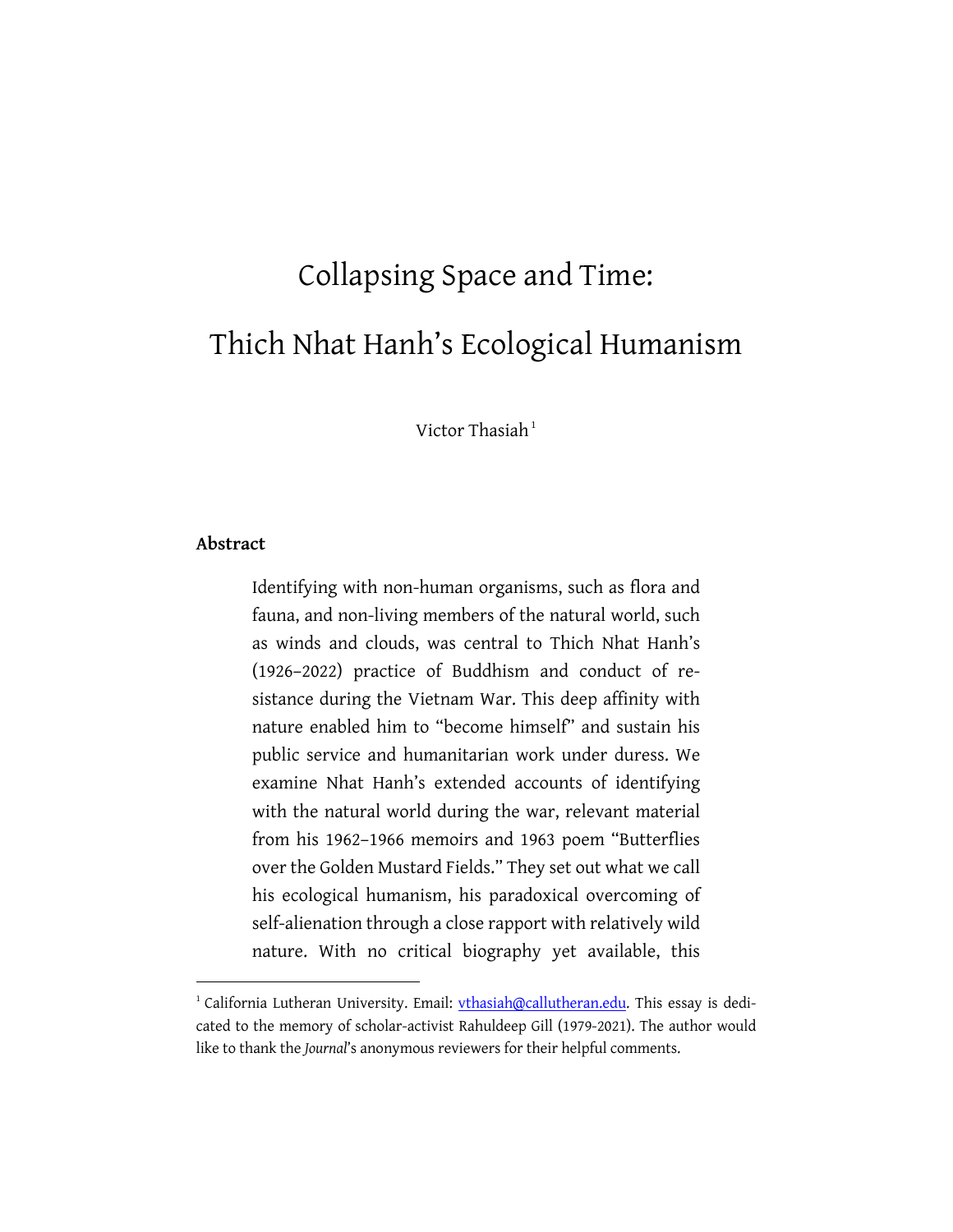focused, ecocritical interpretation, the first of its kind on Nhat Hanh during this major period, contributes to a better sense of the making of this global Buddhist influencer, who at the time was nominated by Martin Luther King, Jr. for the Nobel Peace Prize.

Nature is immense, / I wander in great freedom, / To the lofty mountains where the clouds hide, / And to the deep waters of the great oceans.  $/ \ldots$  The mandarin career is perilous, why then should I venture in it? / What shall I do then because people are not constant? / One should take off one's clothes to cross deep waters and roll up one's / clothes to walk shallow waters. / One should offer one's service when called upon but should retire into / seclusion when wanted. . .

Tue Trung, "The Eccentric's Song"

#### **Introduction**

White supremacy, according to legal scholar Frances Ansley, is

a political, economic and cultural system in which whites overwhelmingly control power and material resources, conscious and unconscious ideas of white superiority and entitlement are widespread, and relations of white dominance and non-white subordination are daily reenacted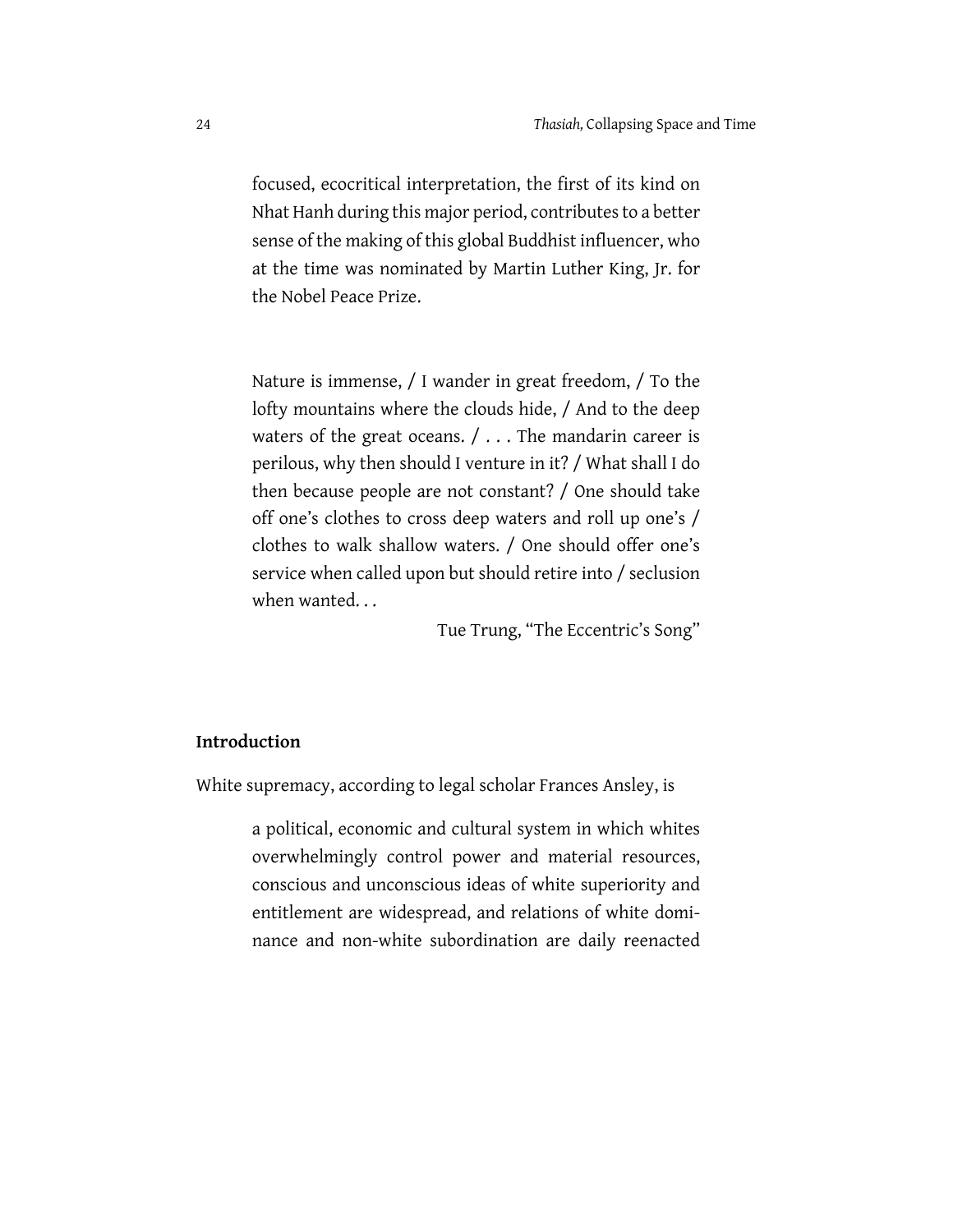across a broad array of institutions and social settings.  $(1024)^2$ 

While many have long sought and now seek to resist, dismantle, and transition from this sociopolitical system, the broad-daylight lynching of George Floyd on May 25, 2020, certainly broadened the felt urgency.<sup>3</sup> There still are not enough accessible resources, however, for sustaining this unavoidably, inescapably self-involving work, and for supporting one's well-being, self-nurture, and flourishing in the meantime.<sup>4</sup> As bell hooks puts it:

Even though there is much awareness that daily white supremacist thinking and action are pervasive, there is little commentary about what folks can do to protect mind, body, and heart. . . One can be mindful of the impact of white supremacy while working consciously with mindful awareness to create a life where wholeness of self and identity stand as a powerful counter-hegemonic resistance to engulfment by racialized identity. Black folks, young and old, who are swept away by the idea of race and its concomitant anti-black racist agenda tend to end up seeing themselves as victims, living with depleting psychological states of fear and paranoia, states of mind that make coping in a predominantly white world difficult, if not downright impossible. (153)

 $2^{2}$  For a historical treatment of white supremacy, see Fredrickson, who summarizes white supremacy as "the attitudes, ideologies, and policies associated with the rise of blatant forms of white or European dominance over 'nonwhite' populations. In other words, it involves making invidious distinctions of a socially crucial kind that are based primarily, if not exclusively, on physical characteristics and ancestry" (xi).

<sup>&</sup>lt;sup>3</sup> See, for example, Beth Gardiner's interview of Elizabeth Yeampierre, and Hopkins.

<sup>4</sup> Two well-respected, contemporary resources are Menakem and brown.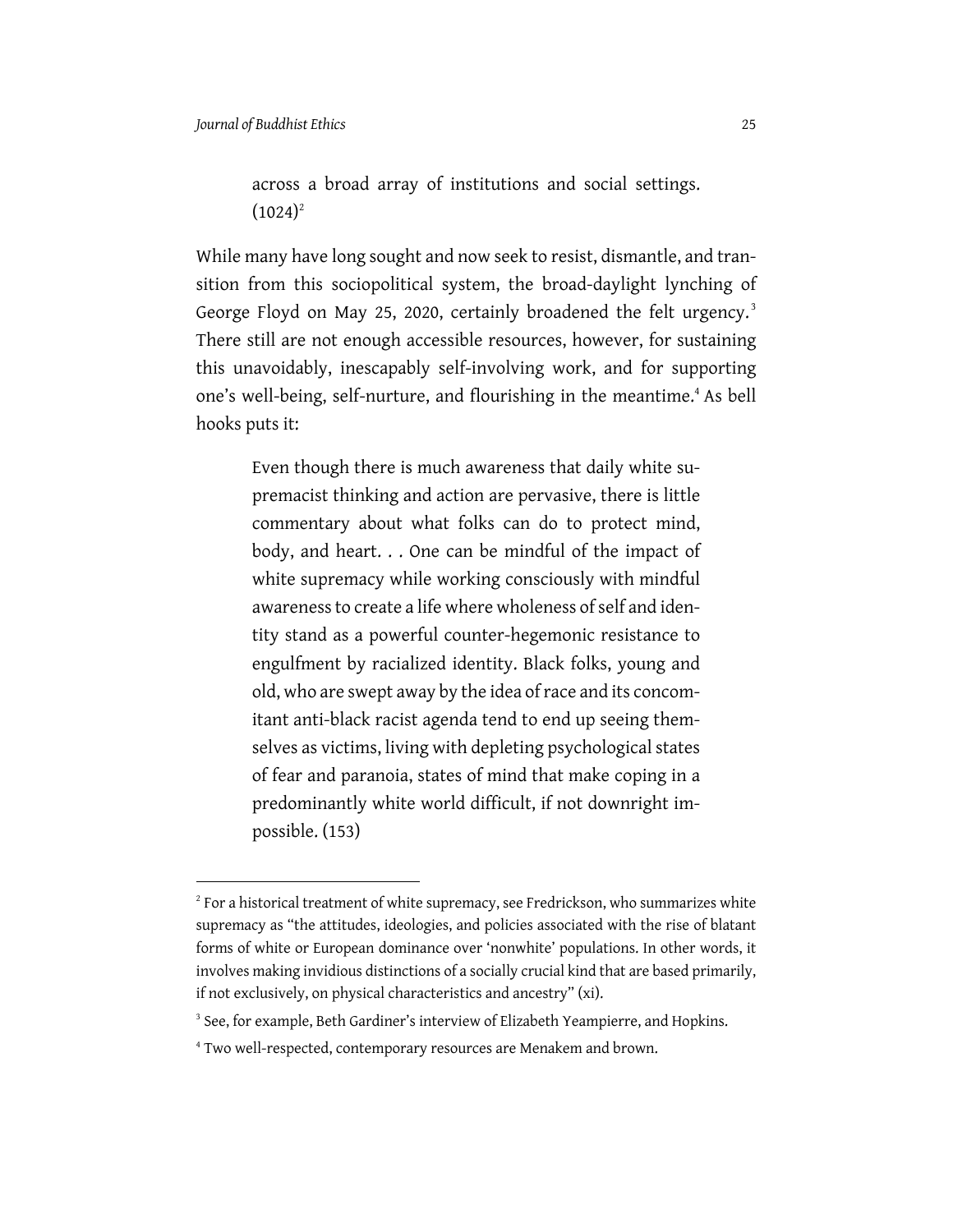These are among the impacts, observes philosopher Charles Mills, that white domination has at the level of our subjectivity, our experience of ourselves. Mills explains, "Nonwhites socialized into the acceptance of this somatic norm [of whiteness] will then be alienated from their own bodies, in a sense estranged from their own physical being and being-inthe-world" (47). Thus, "resistance to oppressive corporeal whiteness has taken the form of a guerilla insurgency on the terrain of the flesh itself" (47). Sharing hooks' interest in ways of being that both protect one's "mind, body, and heart" and promote "wholeness of self and identity" under oppressive sociopolitical systems like white supremacy, we consider the life of Vietnamese Zen Master Thich Nhat Hanh (TNH), who enacted and recorded a comparable resistance and insurgency during the Vietnam War (1954–1975). While we will not have more to say about resisting, dismantling, and transitioning from white supremacy in particular, this critical study of his ways of being during the war, centering on what we refer to as the collapsing of both space and time, can serve as a resource for more than historical interest.<sup>5</sup>

Identifying with non-human organisms, such as flora and fauna, and non-living members of the natural world, such as winds and clouds, was central to TNH's practice of Buddhism and conduct of resistance during the Vietnam War. This deep affinity with nature enabled him to "become himself" and sustain his public service and humanitarian work under duress. In what follows, we examine TNH's extended accounts of identifying with the natural world during the war, relevant material from his 1962–1966 memoirs (Nhat Hanh *Fragrant*) and 1963 poem "Butterflies over the Golden Mustard Fields" (Nhat Hanh *Call* 76ff). They set out what we call his ecological humanism, his paradoxical overcoming of self-alienation (akin to what Mills explains above) through a close rapport with relatively wild nature. With no critical biography available yet, this focused,

<sup>5</sup> See Belew and Gutiérrez.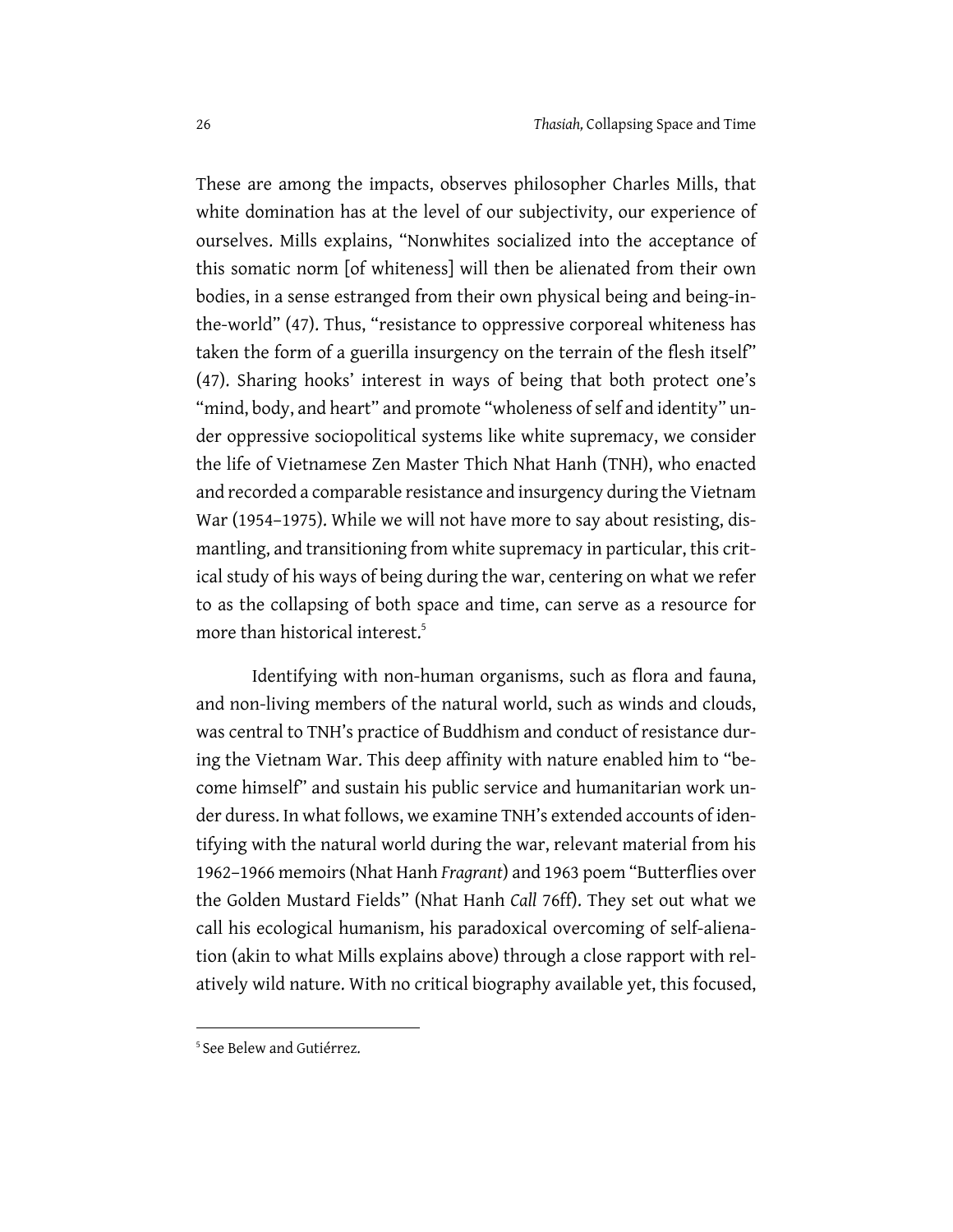ecocritical interpretation, the first of its kind on TNH during this major period, contributes to a better sense of the making of this global Buddhist influencer, who at the time was nominated by Martin Luther King, Jr. for the Nobel Peace Prize.

In the government-banned 1967 book *Vietnam: Lotus in a Sea of Fire*—which circulated underground and outlined his views on the history and nature of Vietnamese Buddhism, as well as his ideological criticism of Vietnam's colonial history and political factions—TNH summarizes his perspective on Vietnamese Zen by stating that it combines the "freedom and aloofness of Taoism and the sense of responsibility of Confucianism" (*Lotus* 11). He illustrates this hybridity by reproducing Tran Dynasty Zen master Tue Trung's (1230–1291) poem "The Eccentric's Song" (Thu *History*  140–147) in full. The selected lines above, referring to both nature, where one retreats and wanders in freedom, and society, where one deals with the perils of politics, further introduces our critical study. This framing of Vietnamese Zen also reminds us of the relevance of early Chinese sources for understanding how relatively wild nature at once heals and helps TNH as he copes with and emerges from mass atrocity.<sup>6</sup>

King, a 1964 Nobel laureate, recommended the "virtually homeless and stateless" TNH for the same award in 1967. After noting the latter's humility and devotion, his "immense intellectual capacity," and the "superb clarity and human compassion" of his poetry in the nomination letter, King recounts what led to TNH's "particularly brutal exile," namely, his public service and humanitarian work. He writes,

The history of Vietnam is filled with chapters of exploitation by outside powers and corrupted men of wealth, until even now the Vietnamese are harshly ruled, ill-fed, poorly housed, and burdened by all the hardships and terrors of

<sup>6</sup> See, for example, Slingerland.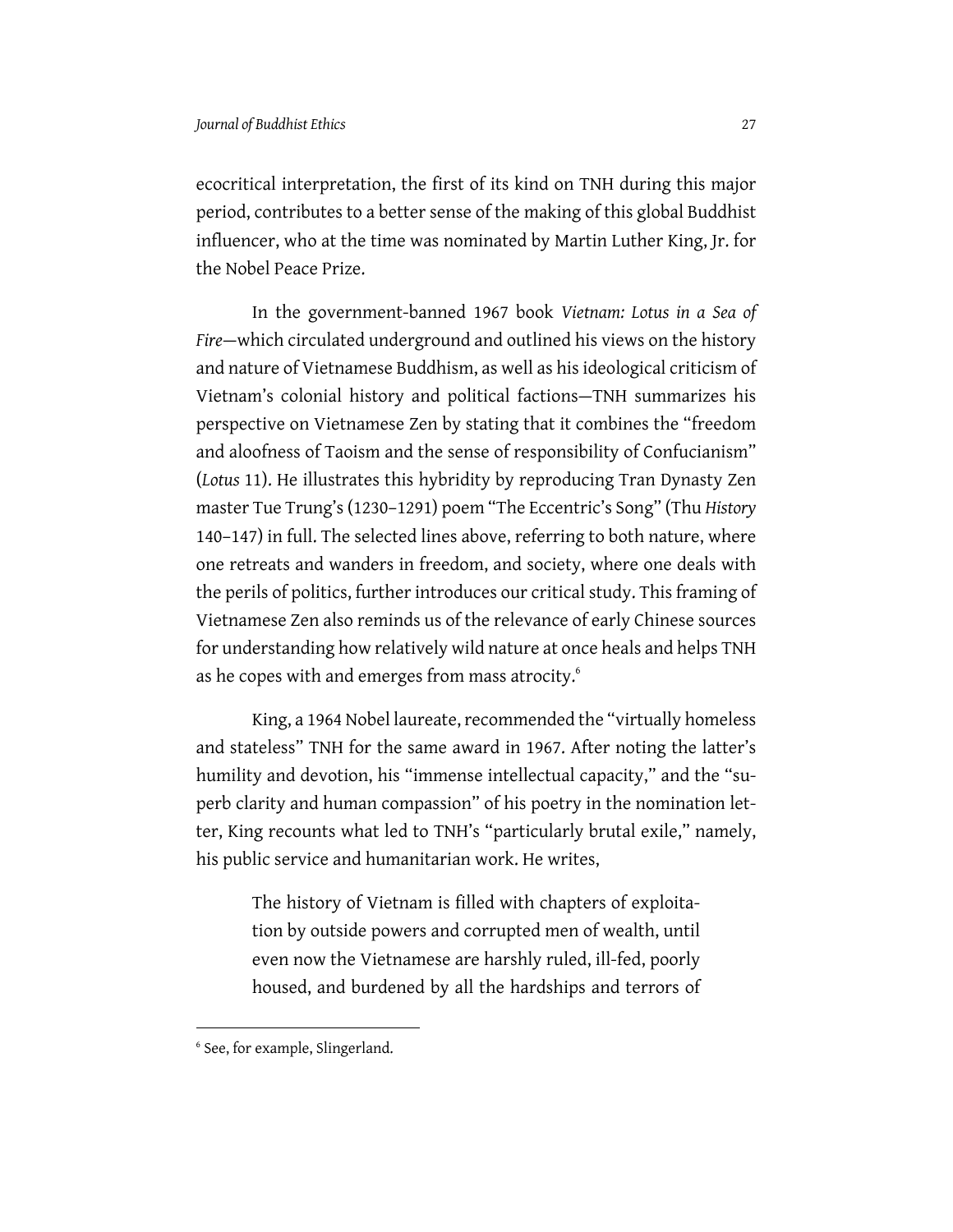modern warfare. Thich Nhat Hanh offers a way out of this nightmare, a solution acceptable to rational leaders. He has traveled the world, counseling statesmen, religious leaders, scholars and writers, and enlisting their support. His ideas for peace, if applied, would build a monument to ecumenism, to world brotherhood, to humanity. (*Letter*)

King's remarks on TNH's prodigious domestic and international efforts toward peace during the mid-sixties should allay any preliminary concerns or criticisms of escapism and/or solipsism that the latter's preoccupation with the natural world and being himself could have involved during such daunting and desperate circumstances. They also reference both the exploitative nature of the sociopolitical systems he resisted and those who were exploited and victimized by them—the North and South Vietnamese peasants—with whom TNH identified in what we might call his Liberation Buddhism.7

 $<sup>7</sup>$  While we focus in this essay on TNH's identification with non-human organisms and</sup> non-living members of the natural world, it is important to note his simultaneous identification with Vietnamese peasants in his social work and sixties writings. For example, consider this passage from *Vietnam: Lotus in a Sea of Fire* on what I call TNH's Liberation Buddhism:

The majority of the peasants take little or no interest in the problems of communism or anti-communism. They are direct victims of the war, and consequently they welcome every effort in the direction of ending the war. Except for those who believe that they must support the [National Liberation] Front in order to expel the American "aggressors," everyone hates the war itself. The more the war is escalated, the more they are its victims, since both sides threaten their lives and property. Since early 1964 I have frequented the remote villages of Vietnam, along with teams of young social workers, and it is from these visits that I interpret the mind of the peasant. . . . The spirit of patriotism among the peasants is very high. They are not informed about world history or ideological struggles; what they see is a large force of white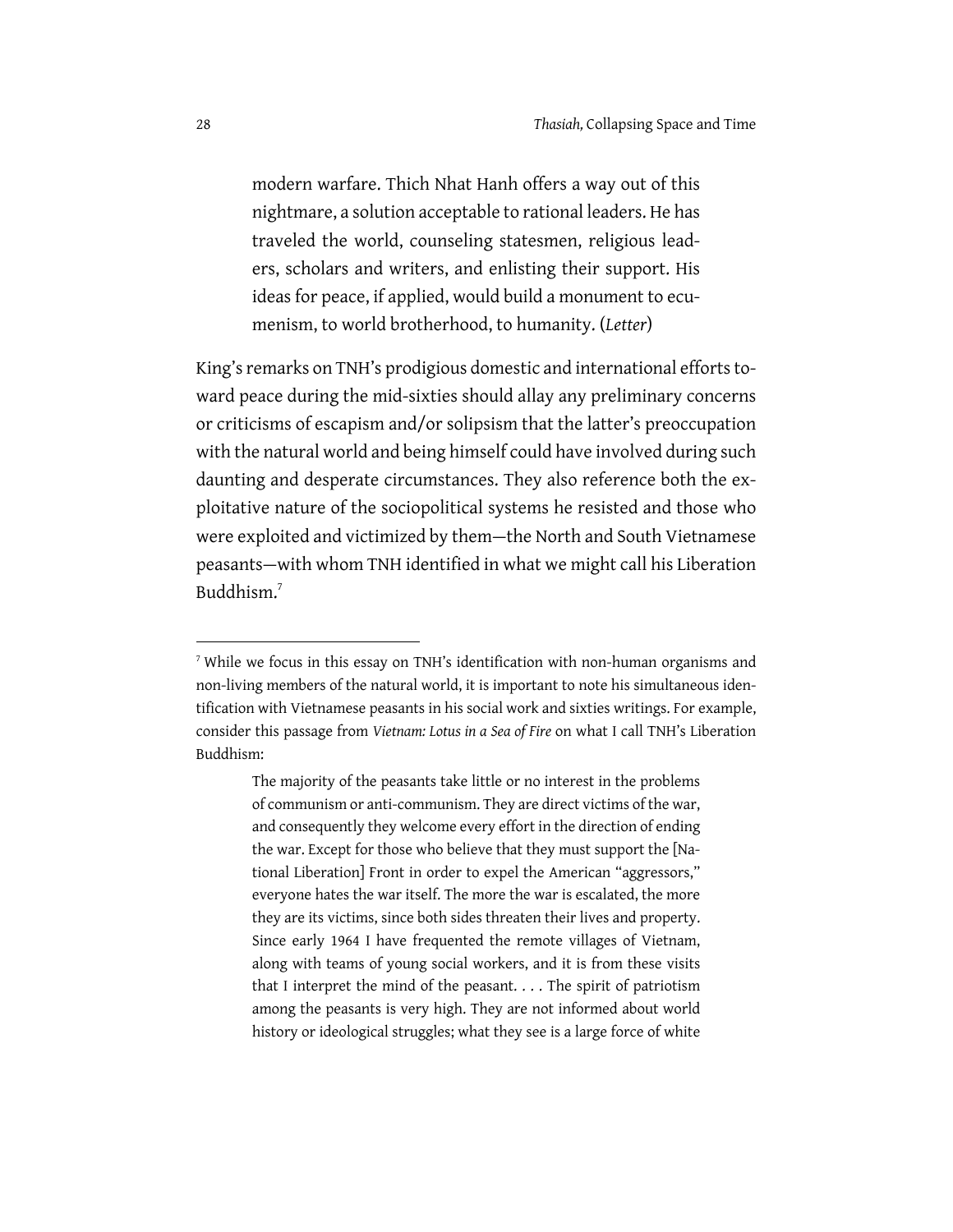#### **Fragrant Palm Leaves and Butterflies**

During the mid-to-late 1950s, both Ho Chi Minh's Democratic Republic of Vietnam and Ngo Dinh Diem's Republic of Vietnam, supposedly representing their respective peasant majorities, reproduced comparable Vietnamese versions of earlier French colonial violence, domination, dehumanization, and control. The former attempted to consolidate and communize everything above the seventeenth parallel, while the latter attempted to consolidate and de-communize everything below it. These matching endeavors of course required monumental feats of social, political, and economic engineering. In *Vietnam: A New History*, Christopher Goscha details how Ho Chi Minh and Ngo Dinh Diem struggled "to impose authoritarian rule and create the legitimacy for these two different Vietnams that had emerged from a century of French colonial rule" (303). Both employed arbitrary arrests, torture, executions, censorship, concentration camps, and forced labor, causing "indescribable psychological pain" and mass suicide (292). In the early 1960s, while teaching at Princeton and Columbia in the United States, TNH reflected on being caught between these diametrically opposed, symmetrically appalling Vietnams in his literary memoirs published under the title *Fragrant Palm Leaves: Journals 1962–1966* in Vietnamese in 1966, and translated into English in 1998.

Meanwhile, TNH's reform efforts toward what he considered a more humanistic Buddhism and humane Vietnam were rejected by his Buddhist superiors. We know the Vietnamese had been active for decades both reconceiving Vietnamese Buddhism along the lines of earlier Chinese Buddhist revivalism and redeveloping a Vietnamese Buddhist nationalism, "emphasizing the centrality of education, modern publishing,

Westerners doing their best to kill their fellow countrymen, many of whom previously fought against the French. The peasants do not see the victims of the American military effort as dead Communists, but as dead patriots. (64ff.)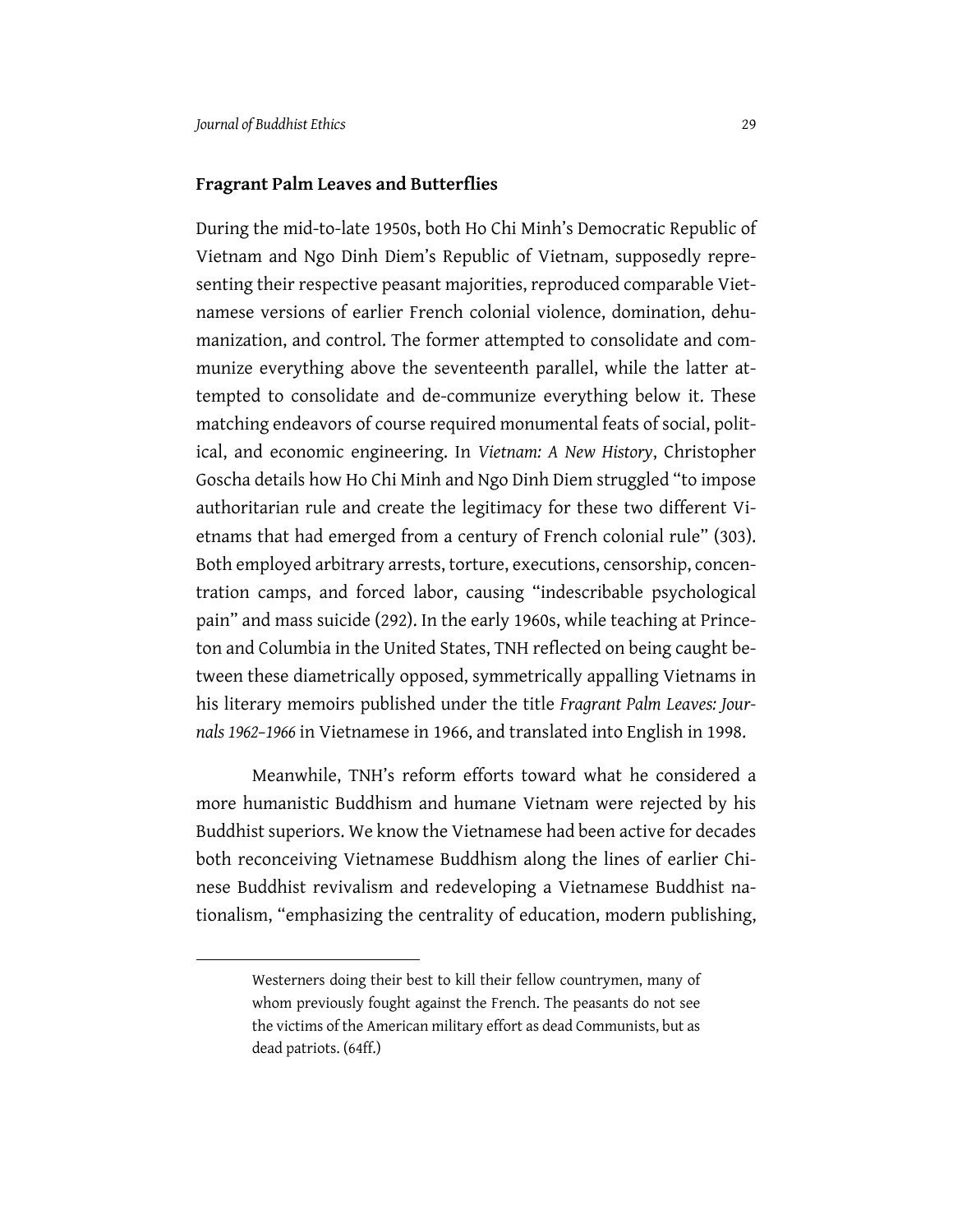social work, and Buddhist lay groups" (DeVido 413), but we don't have access to any documented evaluations of TNH's activity (Goscha 317).It is clear from his journal entries that some of his ideas were censured and his idealism was accordingly abandoned. He recalls,

We were accused of sowing seeds of dissent when we challenged anything traditional. We were considered rabblerousers who only want to tear things down. . . We sowed these seeds against steep odds, and while waiting for them to take root, we endured false accusations, hatred, deception, and intolerance. (*Fragrant* 51)

This disapproval was devastating; recollecting the experience a half-decade later, TNH writes, "I became so sick I almost died" (7).

Over his long career as an exiled global Buddhist influencer and peace activist, many would characterize TNH's style as one of seemingly invincible equanimity and compassion, even if he could be pointed at times. Projecting backwards, it is difficult to imagine him as iconoclastic, confrontational, and obstreperous. Based on his memoirs, however, his way of dealing with such conflicts in the mid-to-late 1950s might not have been what we would later come to expect.<sup>8</sup> Take this passage for example:

I want to burn down the huts where my friends dwell. I want to incite chaos to help them break through the shells that confine them. I want to smash the chains that bind them and topple the gods that restrain them....  $[A]$ n infinitely exquisite moment [is when a friend] emerges from the chaos caused by the annihilation of his last refuge. There he is, liberated from the hard shells of a thousand lifetimes, standing nobly in the brilliant light cast by his burning refuge. In that moment, he will lose everything,

<sup>8</sup> See, for example, King and Strain.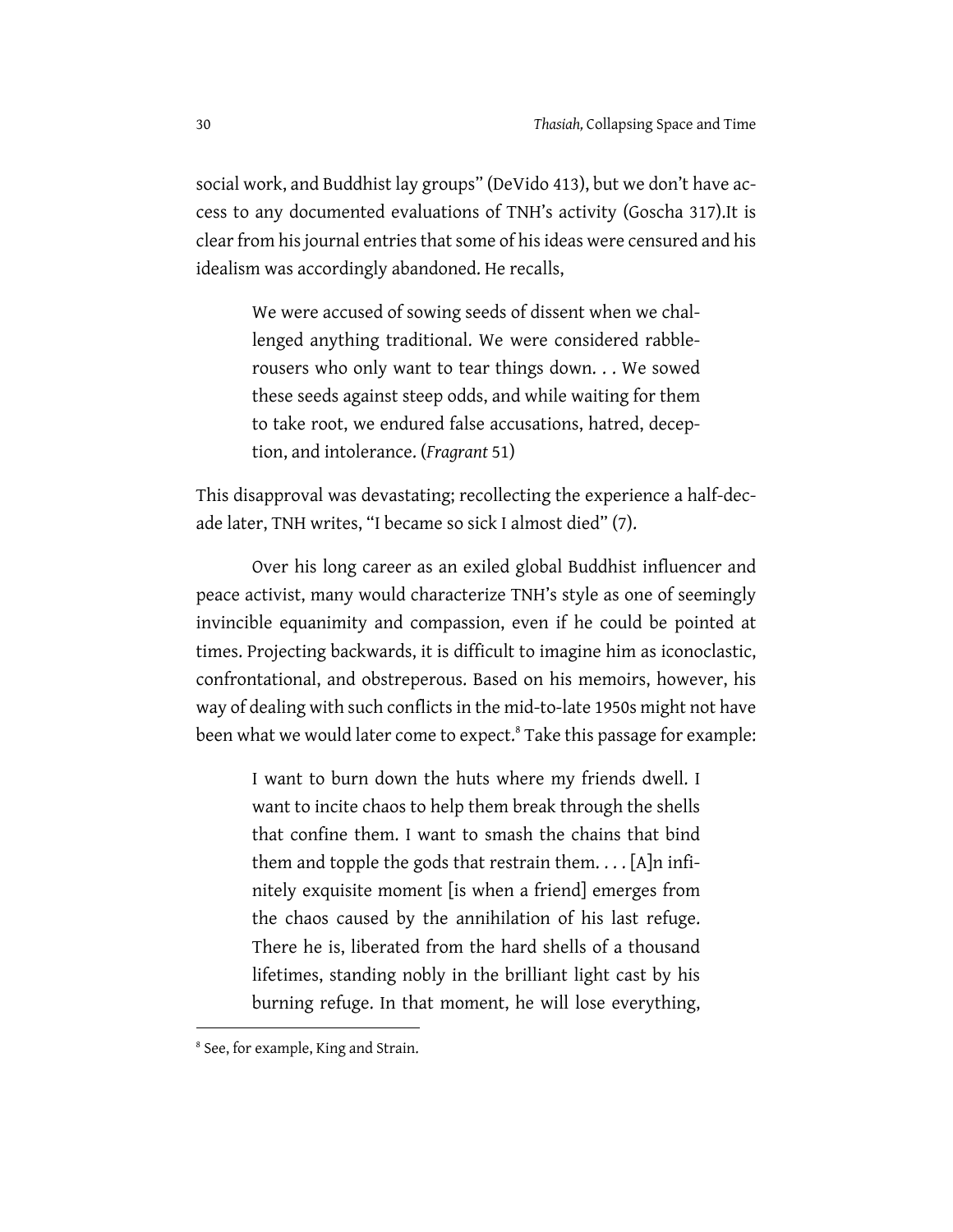## but in that same moment, he possesses everything. (*Fragrant* 88)

Of course, knowing whether, how, and if so, to what extent, TNH burnt down forms of established Vietnamese Buddhism and incited chaos, smashed chains, and toppled gods among his friends, would assist us in better contextualizing and comprehending what follows. As noted above, however, we await further, critical biographical work on him during this major period.<sup>9</sup>

Hurt, confused, frustrated, and despondent, TNH turns to a relatively wild natural setting to recuperate. He relocates for two years to a mountain forest hermitage he and close friends build in the Dai Lao Forest among Vietnam's Central Highlands Indigenous Montagnards. Conscious of precedents, he writes, "In ancient times, some Vietnamese chose to live in the highlands among wild beasts. They preferred the danger of being eaten alive to living under an oppressive regime" (49). The dark, beautiful, and mysterious forest and its clear running streams spread across the highest regional mountains, home to the tigers and gibbons that TNH often mentions in addition to his favorite flowers, plants, and trees. He recalls the special kinship he felt with the Indigenous Montagnards, who helped him construct the hermitage on the sixty-acre parcel he bought from them in August, 1957. Though he doesn't comment in his journals on contemporary Montagnard resistance to Diem's Viet immigration and centralization policies threatening political autonomy and cultural continuity, they too face pressures of domination and assimilation (Goscha 436). $^{10}$ 

<sup>&</sup>lt;sup>9</sup> The most useful, current biographical source in English on TNH during this period is Khong.

<sup>10</sup> See Salemink.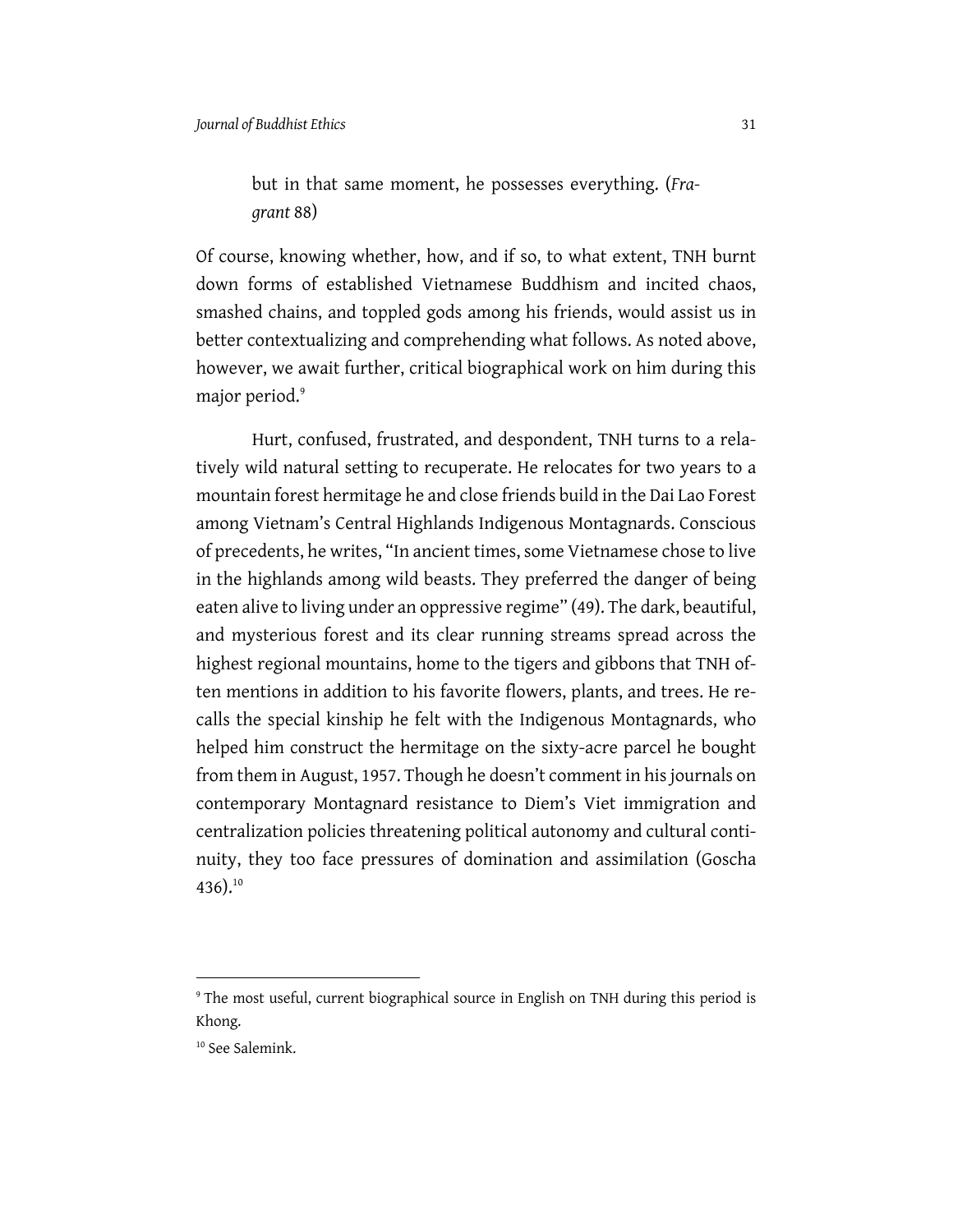Phoung Boi Hermitage (PB), established at base of the highest mountain, which TNH and his friends call "Montagnard Hill," included a dormitory, living room, kitchen, library, study, and meditation hall, and functioned as a laboratory for rehabilitating themselves and reimagining their practice (15). The name Phoung Boi, referring to "the kind of palm leaf (talipot palm) on which the teachings of the Buddha were written down in ancient times" (1), signaled their intentions of both honoring Vietnamese Buddhism's past and renewing it for Vietnam's war-torn present and post-war future. TNH's plan, at least for himself and close friends, "to put down roots, to build a home in the forest and create a safe territory. . . sheltered from the harshness of worldly affairs," clearly resonated with several like-minded others (19). While there were just a few people in residence at any given time, the hermitage constantly drew additional friends, writers, artists, and even families, who would stay for days, weeks, or months over the two-year span (Nhat Hanh *Raft* 126). Temporarily suspending their participation in dehumanizing social, political, economic, and religious orders of reality, they sought to recover their humanity together.

Though relatively remote, this experimental community was never really off the grid. The Diem regime regularly surveilled PB, suspecting it of clandestine, non-compliant activity. Their distrust of and hunches about TNH were warranted. He remarks, "It seemed that the authorities had been watching us for some time, perhaps to retaliate for the articles and books I'd written opposing their policies" (57). This adversarial—neither agnostic nor apolitical—attitude and activity remained consistent throughout the war. In a recorded conversation in 1974, he relates, "I have the impression that in order to be ourselves we should oppose *any* government in power, we should be a kind of permanent opposition" (Nhat Hanh *Raft* 94f). In addition to healing and recovering from "very, very deep" wounds, TNH and others used the space and time to look deeply and critically at Vietnamese authoritarian politics, cultivate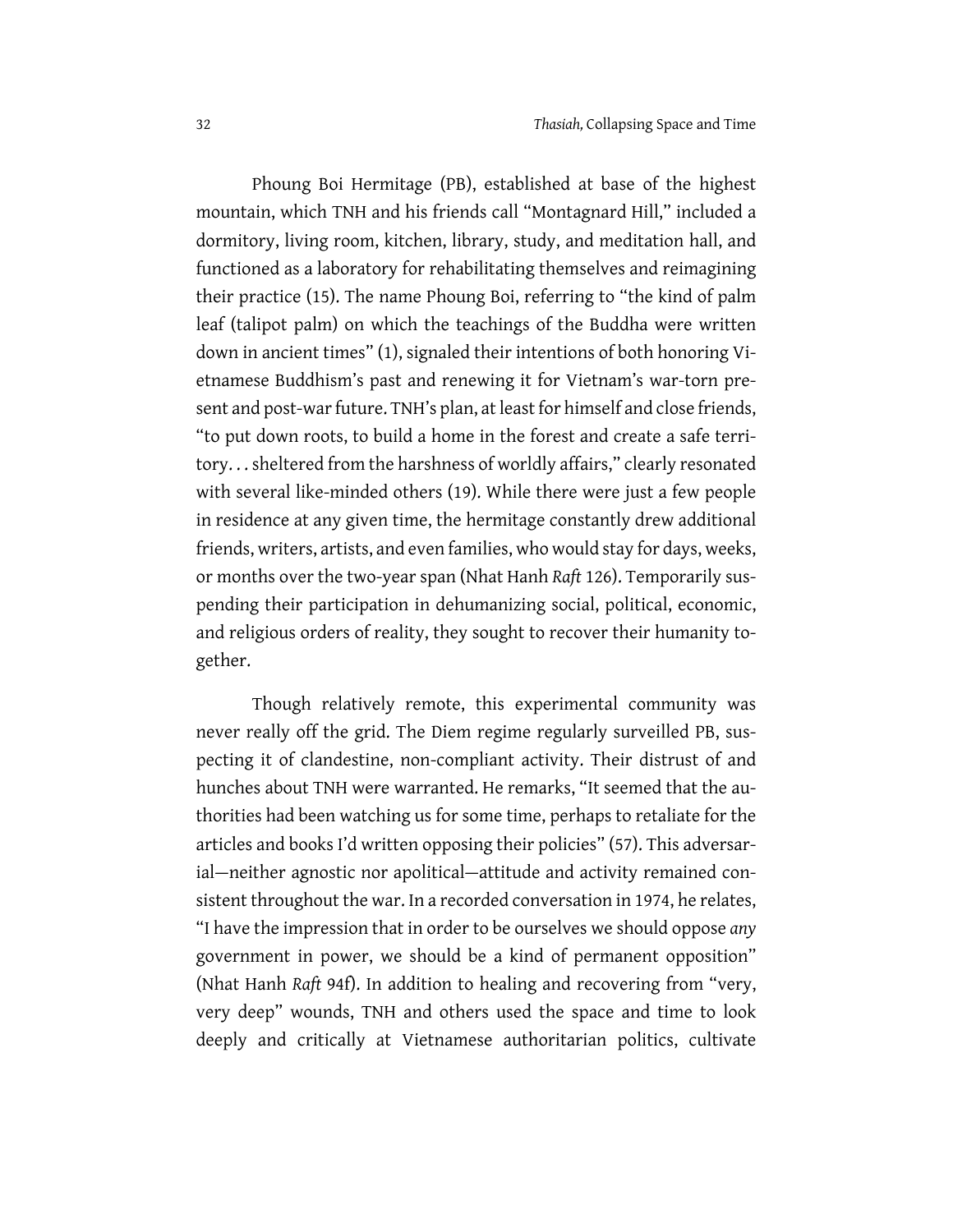innovative Buddhist practices relevant to peasants, and plan for new social initiatives in rural areas (133).

Comparable to Mills' view above of oppressive sociopolitical systems estranging people from their respective bodies, TNH explains the forms of self-alienating coloniality he is resisting, and from which he needs healing and recovery:

We feel forced to comply with the dehumanizing demands of society, and we bow our heads and obey. We eat, speak, think, and act according to society's dictates. We are not free to be ourselves. . . We become cogs in the system, merchandise, not human beings. Our individuality is undermined, yet we comply because we lack the courage to refuse society's demands. . . We, too, have become so accustomed to our way of life with its conveniences and comforts that we allow ourselves to be colonized. (92)

Living without accustomed conveniences and comforts in a relatively wild mountain forest apparently helped TNH counter "being invaded, occupied, assaulted, and destroyed by the system" (*Raft* 129). This kind of resistance to him is both preliminary to and prefigurative of other forms of expected resistance, like the Buddhist street protests that precipitated the fall of Diem. While TNH and other monastics naturally leveraged their monastic training, PB residents collectively ensured that there would be no rule or discipline followed at their hermitage, and that any social conventions deemed stifling would be intentionally disregarded (126). Days were spent hiking, exploring, lounging, meditating, sipping tea, reciting poetry, playing music, and, especially pleasurable to the monks, running and shouting. By the end of the war, TNH's "engaged Buddhism," largely conceived in the context of we might call PB anarchism, comprised breathing regimens and other practices for sustaining both present attention to one's body and the social and natural world on the one hand, and present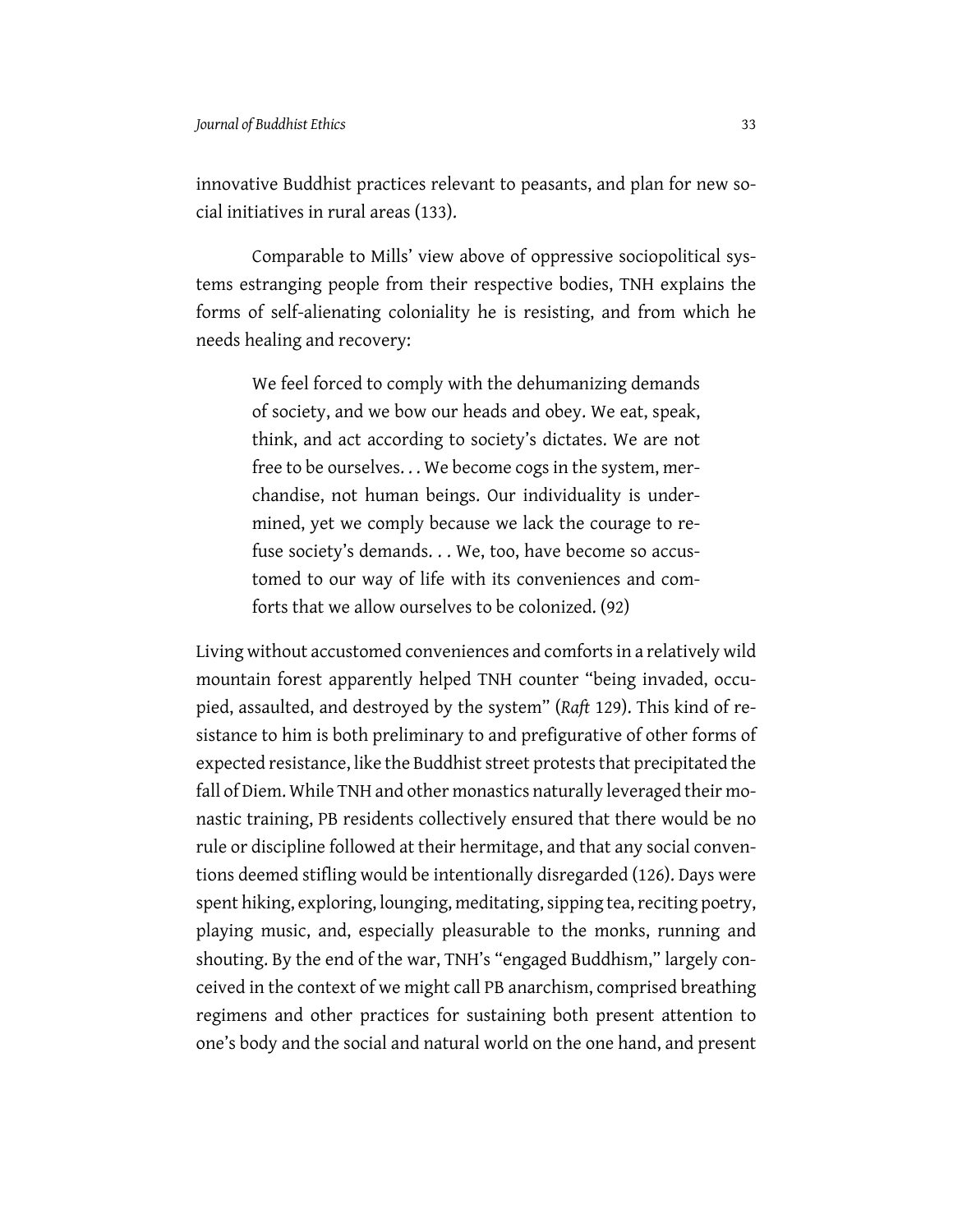resistance to, dismantling of, and transitioning from systemic dehumanization and environmental degradation on the other (Nhat Hanh Miracle).<sup>11</sup>

So far, such intentions to recuperate in wild places beyond the reach and control of oppressive sociopolitical systems sound familiar. Well known for this view, for example, is author and activist Edward Abbey, who famously expressed, "New dynasties will arise, new tyrants will appear—no doubt. But we must and we can resist such recurrent aberrations by keeping true to the earth and remaining loyal to our basic animal nature" (368f). A related and recent installment is geographer Andreas Malm's "progressive, cosmopolitan, Marxist view of wilderness as a space less subjugated by capital than others," aligning politically with the "long history of exploited and persecuted people seeking freedom in and through the wild" (3). With "a desperate hope invested in uncontrolled nature," people have turned to wild places for fugitive self-emancipation, and defiant, insurgent, vanguardist counter-power (25). "In times of barbarism," Malm maintains, "wilderness becomes a repository of the civil, the humane, the unconfined: of anticipation" (27). He thus warns of the stakes of losing these wild places, especially vulnerable in a rapidly warming world.

TNH's distinctive contribution to the long-standing, cross-cultural conversation on the value of such wild places for relief from and resolve against oppressive sociopolitical systems starts with the imagined

<sup>&</sup>lt;sup>11</sup> See Nhat Hanh, "History" pp. 29-36. On TNH's environmental activism as a form of his engaged Buddhism, see his assistance in convening Europe's first conference on the environment in 1970, meeting with the U.N. Secretary-General on the environment in 1971, and hosting of the "Dai Dong" Environmental Conference coinciding with the U.N. Summit on the Human Environment in Stockholm, Sweden, in 1972 (referenced in Khong *Learning 159*). https://plumvillage.org/about/thich-nhat-hanh/letters/the-mentonstatement-a-message-to-our-3-5-billion-neighbours-on-planet-earth/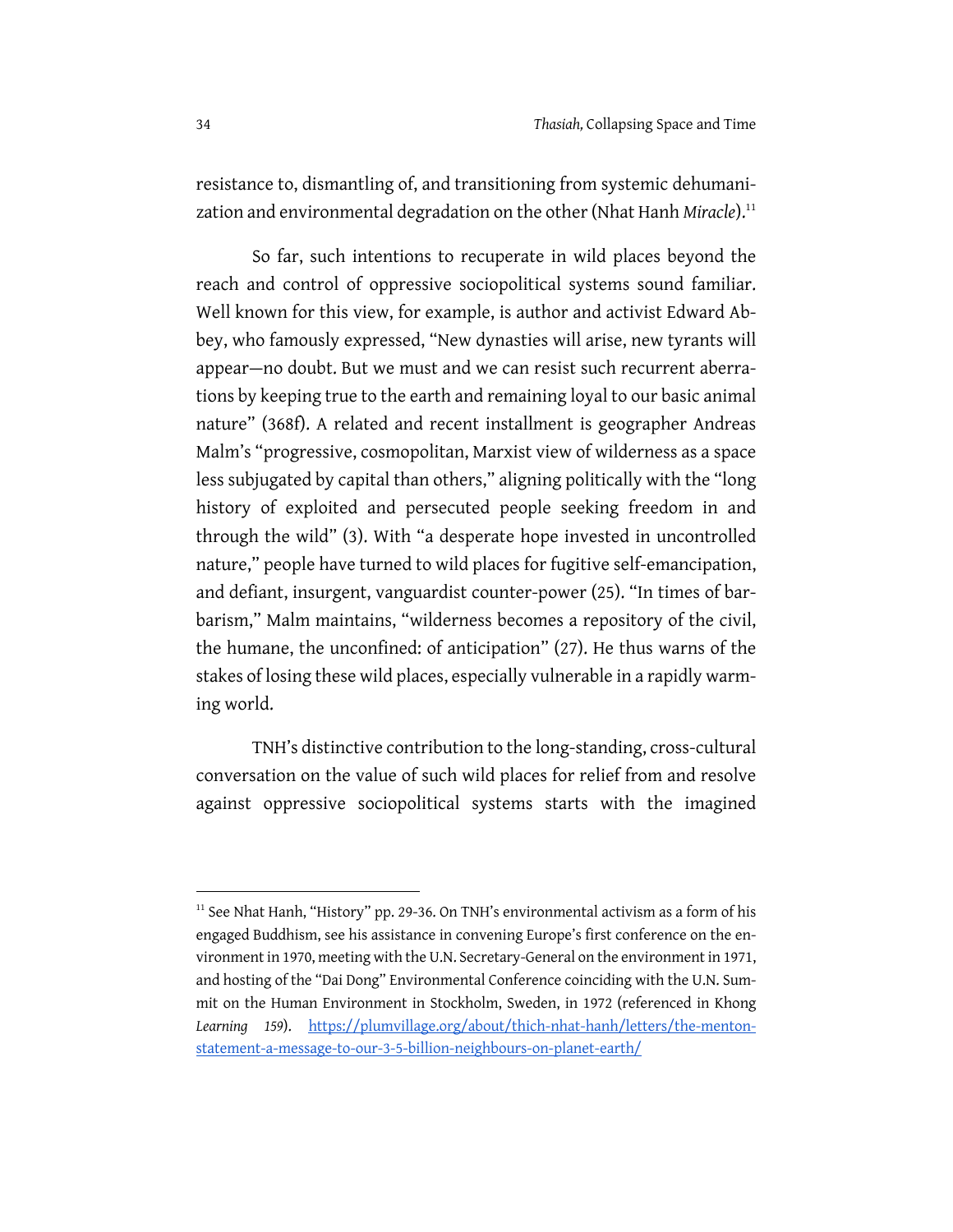dominance of nature, relativizing the dominance of colonial and other such forces faced at the time.<sup>12</sup> TNH explains:

At night, the sacred forest declares its absolute authority. . . Sitting in the study at Phoung Boi, I heard the many eerie cries coming from the forest. By eight o'clock it was already night, and the forest's dominance was restored. The whole universe sank into a profound silence that, at the same time, vibrated with life. I could almost hear the majestic steps of the mountain god as he leaped between the towering trees. . . Some nights I stood gazing at the forest for hours. Just fifty meters away, the omnipotent forest pulled at me, with an irresistible force. It was wild and invigorating. I imagined seeing the shadowy form of a Montagnard tribesman from thousands of years ago, and I could feel the ancient tribesman in myself awakening. I felt the urge to leave civilization behind, throw away my bookish knowledge, tear off my clothes, and enter the forest naked. To do what? I didn't know. But I would enter the forest's depths. Even if wild animals devoured me, I knew I would feel no pain, terror, or regret. I might even enjoy being devoured. I stood at the window for a long time, struggling with the call of the forest and the moon. (*Fragrant* 22f.)

Wild nature exercises authority, and its dominance enchants and enlivens; in contrast, colonial authority terrorizes, traumatizes, exploits, extracts, and deadens. Even if stalked, clutched, and preyed upon ravenously in the wild, TNH "would feel no pain, terror, or regret." He identifies with Indigenous highlanders, romantically, he grants, who defend political autonomy and resist cultural assimilation while he lives among them

<sup>&</sup>lt;sup>12</sup> See Guha, and Vannini and Vannini.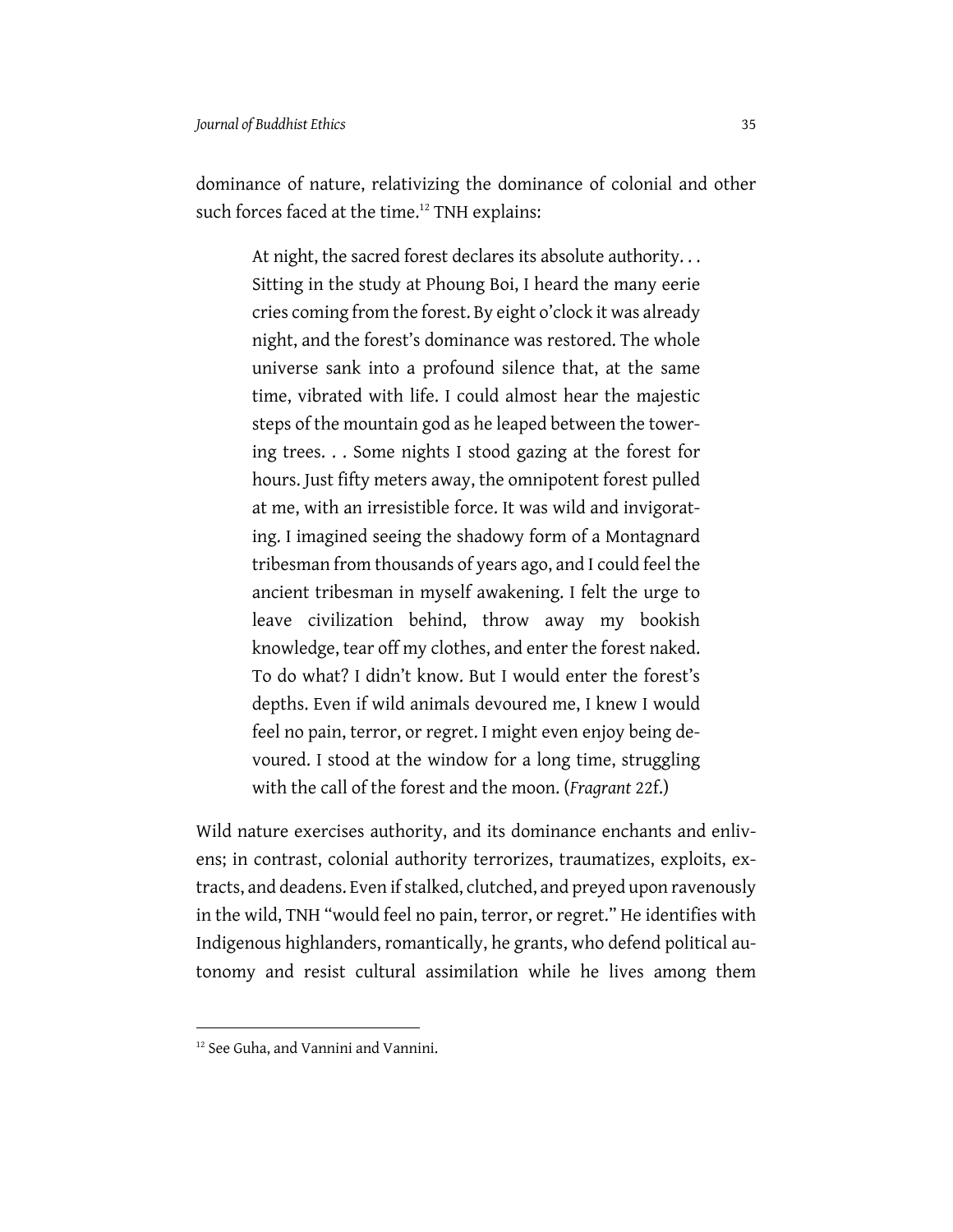(Goscha 436).<sup>13</sup> More deeply, though, he identifies with relatively wild, other-than-human nature, which enables him to recover his own human nature as such. In these paradoxical experiences of both relatively uncontrolled and more controlled nature—the latter less continuous, more fragmented by human artifice—nature's authority is communicative as "the call of the cosmos," to which TNH develops a close rapport.

This call of the cosmos initiates healing and recovery from, in Mills' language, alienation from one's own body and estrangement from one's being-in-the-world. "When I hear it now," TNH observes, "I pause, and, with all my body, with every atom of my being, every vein, gland, and nerve, I listen with awe and passion" (*Fragrant* 30f.). He continues: "I heard the call from the heart of the cosmos. I wanted to turn into an areca tree or become a branch bending in the wind. I wanted to be a bird testing the strength of its wings against the wind. I wanted to run outside in the rain and scream, dance, whirl around, laugh, and cry" (30). This radical receptivity to and identification with non-human organisms and non-living members of the natural world, and a deep affinity with their perceived fittingness and spontaneity, is the key to, for lack of better terms, TNH's ethics and nature poetry.

Later in his memoirs, TNH conveys the breakthrough experience of emptiness he had one night between bookstacks at Columbia University's Butler Library related to both the recovery of his humanity on the one hand and his ethics on the other. In the famous passage he recounts:

I understood that I am empty of ideals, hopes, viewpoints, or allegiances. I have no promises to keep with others. In that moment, the sense of myself as an entity among other entities disappeared. I knew this insight did not arise from disappointment, despair, fear, desire, or ignorance. A veil

<sup>&</sup>lt;sup>13</sup> See Thich Nhat Hanh on the Montagnards in "On Simplicity."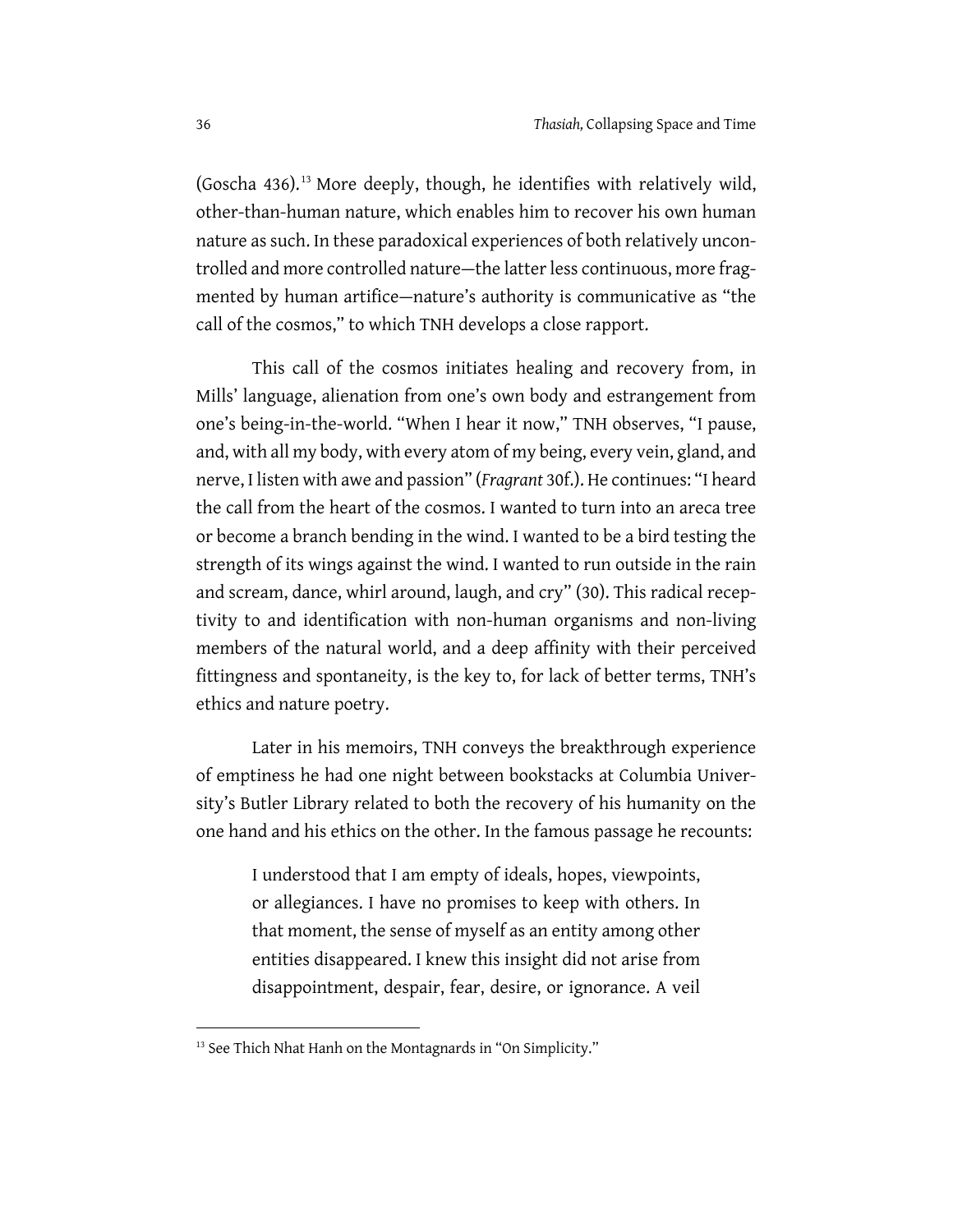## lifted silently and effortlessly. . . At that moment, I had the deep feeling that I had returned. (*Fragrant* 84f.)

TNH experiences himself stripped of, unoccupied by, and released from systematically dehumanizing—religious, sociopolitical, and interpersonal—commitments and determinations. He has been decolonized to a significantly meaningful extent. While he seems to lose himself—as a discrete, material being among other material beings—he seems to find himself in the process. He depicts this "return" by figuring himself as a blithe insect. "Like the grasshopper," he imagines, "I had no thoughts of the divine. . . . When a grasshopper sits on a blade of grass, he has no thought of separation, resistance, or blame . . . It knows nothing of philosophy or ideals. It is simply grateful for its ordinary life" (*Fragrant* 85). But does TNH just trade one form of dehumanization for another, where such identification with either non-human organisms or non-living members of the natural world leaves him with nothing either uniquely or distinctly human?

He supposes a particular kind of naturalism, acting fittingly according to one's human nature, to be normative and humane. Such fittingness is spontaneous, even when it involves thorough deliberation, what TNH refers to as looking deeply. As we have seen, he develops a Liberation Buddhism impressively conversant with complicated, life-threatening domestic social, political, and economic engineering on the one hand, and comparably complicated, life-threatening geopolitical maneuvering on the other. A koan accounts for how such a critical fittingness and spontaneity flow from a comprehension, understanding, and appreciation of context, however complex.

For someone who has seen the nature of things, knowledge gives rise to action. For those who have truly seen, there is no philosophy of action needed. There is no knowledge, attainment, or object of attainment. Life is lived just as the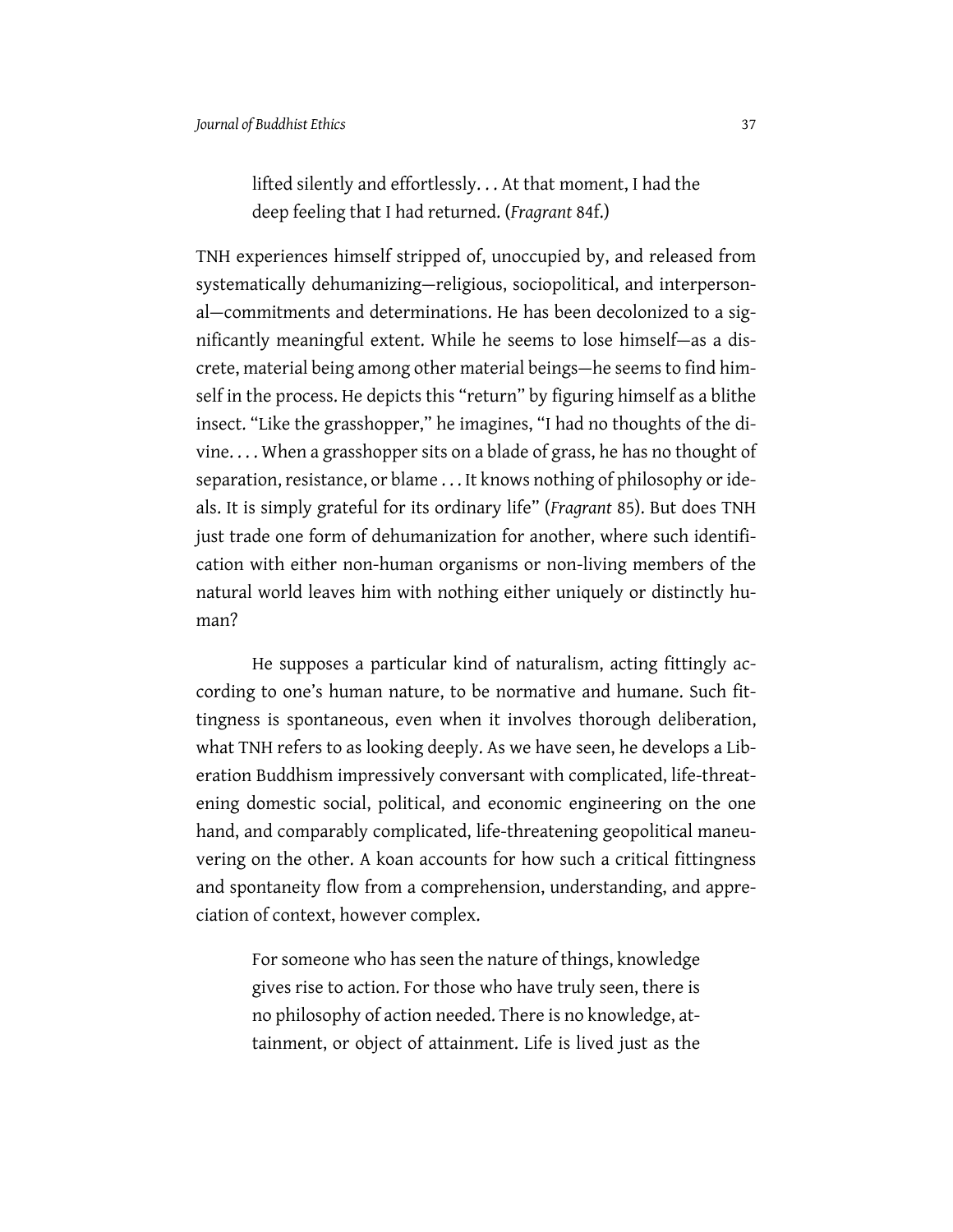wind blows, clouds drift, and flowers bloom. . . If asked a philosophical question, you might answer with a poem, or ask, "Have you had your breakfast? Then please wash your bowl." Or point to a mountain forest. (*Fragrant* 105)

Everything seems to hang on seeing what TNH imagines and conceives as the nature of things, the meaning he connects with chosen aspects of the cosmos, which his poem "Butterflies over the Golden Mustard Fields" further clarifies. Finally, perhaps referring to himself and his moral or ethical agnosticism (not nihilism), he concludes:

There are people who live like clouds, flowers, and wind, who don't think about morals, yet many people point to their actions and words as religious and ethical models, and they praise them as saints. These saints simply smile. If they revealed that they do not know what is good and what is evil, people would think they were crazy. (*Fragrant* 105)

TNH may have lived simply in a mountain forest and not thought much about morals, what is good and what is evil, but he went there to "look deeply" at the convoluted sociopolitical systems that oppressed both him and the North and South Vietnamese peasants, and the stark and subtle drama of being of non-human organisms and non-living members of the natural world. In his commentary on his "Butterflies" poem, to which we now turn, TNH refers to the fitting, spontaneous, and humane action that follows from this thorough deliberation—perceived by others as religious and/or ethical action—as "non-action."

As for the "Butterflies" poem background: in November, 1963, Vietnamese military and security officers, with American support, overthrew President Ngo Dinh Diem. While succeeding military governments were no more capable of handling political instability and guerilla insurgency, American intervention ramped up, as did savage warfare and car-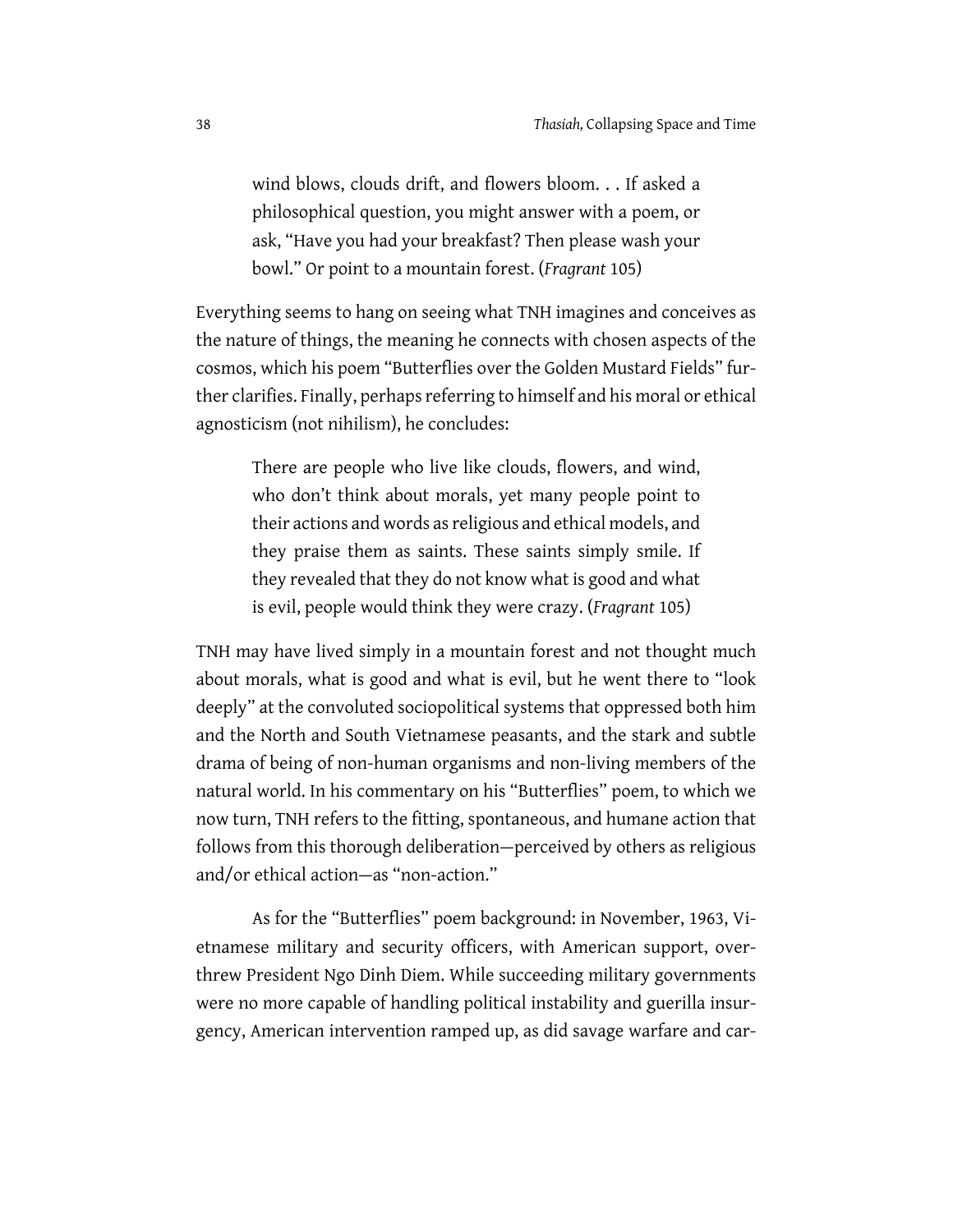nage (Goscha 322). Just after Diem's demise, TNH's brother monks asked him to return to Vietnam—from teaching and research at Princeton and Columbia in the United States—to help them rebuild the country. Started in New York in 1963, and developed and completed in Vietnam shortly thereafter, TNH's "Butterflies over the Golden Mustard Fields" sets out his view of this public service and humanitarian work. As he puts it, the poem "is about rebuilding the country and about the kind of action known as 'non-action.' We don't have to do much if we know how to be. If we stop being joyful and stop singing, we are caught in a kind of prison. The stars in the sky never build prisons" (*Call* 79). Like the memoirs we have examined and interpreted, non-human organisms and non-living members of the natural world, in this case stars, inform us on how to, and how not to, be. Knowing how to see is again paired with knowing how to be.

In the poem, TNH recalls "butterflies fluttering above our garden." He senses his mother's and sister's presence: "The gentle afternoon breeze is your breathing." Like both a butterfly and child, he is "not dreaming of some distant future." He calls others into a close rapport with relatively wild nature in real time. "Let us sing with the flower and the morning birds. / Let us be fully present." Called home himself by his brother monks to rebuild Vietnam, TNH inquires, "What can I do to help?" The breeze becomes a wind, and its response is instructive: "Smile. Life is a miracle. / Be a flower. / Happiness is not built of bricks and stones." He concedes, "I understand. We don't want to cause each other pain." He thus advises a brother, ". . . be a flower standing along the wall. / Be a part of this wondrous being." Further referring to the work he has been called home to do, he writes, "I hear the excited buzzing of the diligent bees / preparing to rebuild the universe. / Dear ones, the work of rebuilding / may take thousands of lifetimes, / but it has also already been completed just that long ago."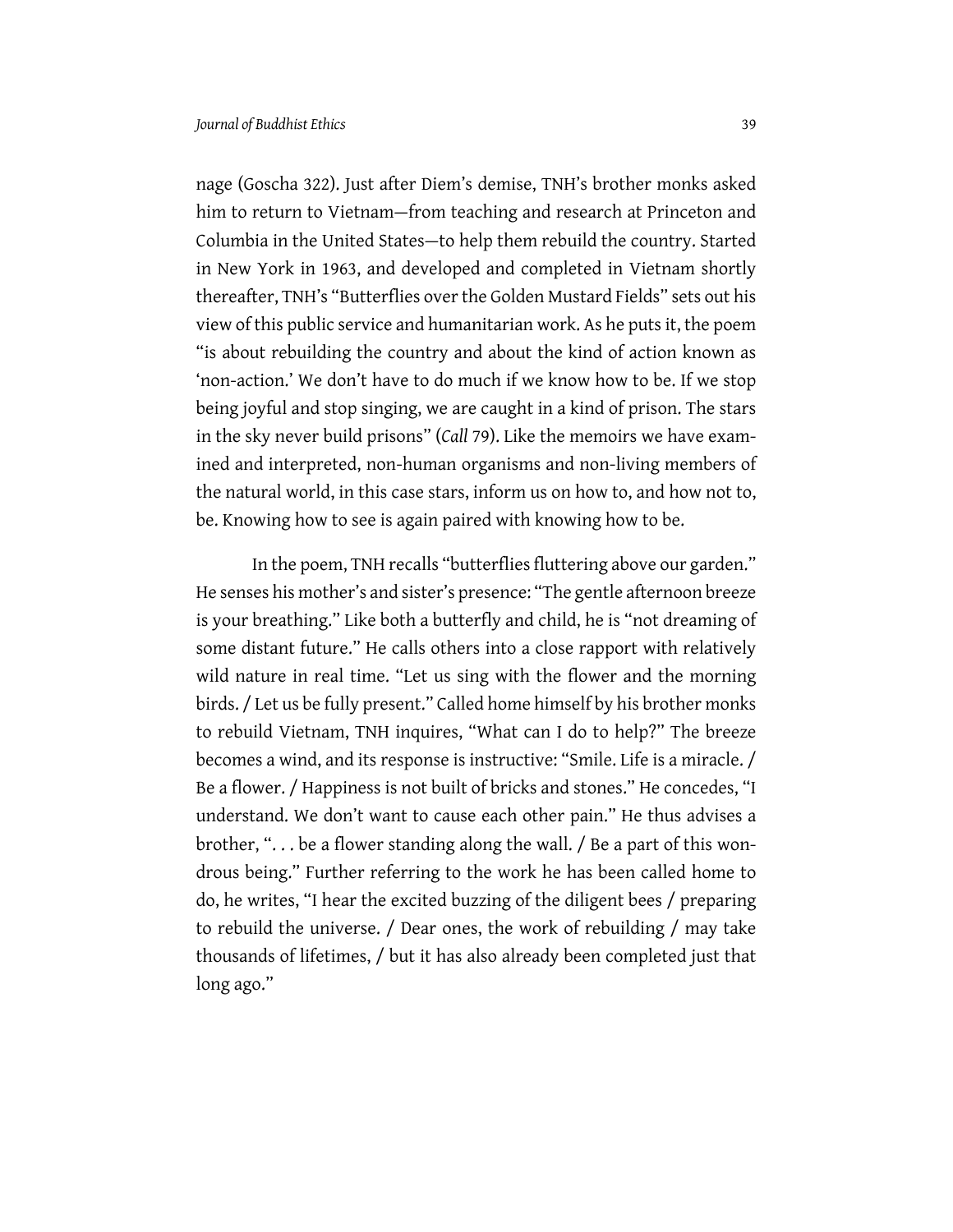TNH again suggests identifying with a flower in contrast to carceral metaphors: "Your hands are as beautiful as chrysanthemums. / Do not let them be transformed into gears, hooks, and ropes." Moreover, "The chrysanthemum is smiling at you. Don't dip your hands into cement and sand. The stars never build prisons for themselves." In other words, don't let yourself be co-opted, appropriated, and instrumentalized in the construction of sociopolitical systems that currently generate suffering for yourself and others. Happiness, according to TNH, will never be built and enjoyed in this way; it has already been built and can be enjoyed now, perceived in the wondrous being of human and other-than-human nature. He observes, perhaps differentiating suffering from discomfort, however difficult, "If you have suffered, it is only / because you have forgotten / you are a leaf, a flower." Finally, he reiterates the normativity of naturalness. "Why speak of the need to love one another? / Just be yourself. / You don't need to become anything else." The poem ends with an ask based on a deep affinity with wild nature: "Please listen as if I were / a bubbling spring."

TNH collapses both space and time in what we have examined and interpreted. He enters a forest's depths, identifying with non-human organisms and non-living members of the natural world, and with North and South Vietnamese peasants in the anti-war/pro-peace initiatives he develops there, collapsing the space between himself, wild nature, and the peasants. Expecting desired and humane futures to be the extension of fitting, spontaneous, and humane action in the present, TNH collapses time. The future is the present, in the future. Tomorrow is today, tomorrow. Collapsing both space and time, he heals and recovers from, and resists and engages, oppressive Vietnamese and international sociopolitical systems—their respective colonial, carceral edifices poetically symbolized by huts, shells, chains, gods, refuges, cogs, merchandise, bricks, stones, gears, hooks, and ropes. Entering a forest's depths, TNH imagines falling under another absolute omnipotence, dominance, and authority, displac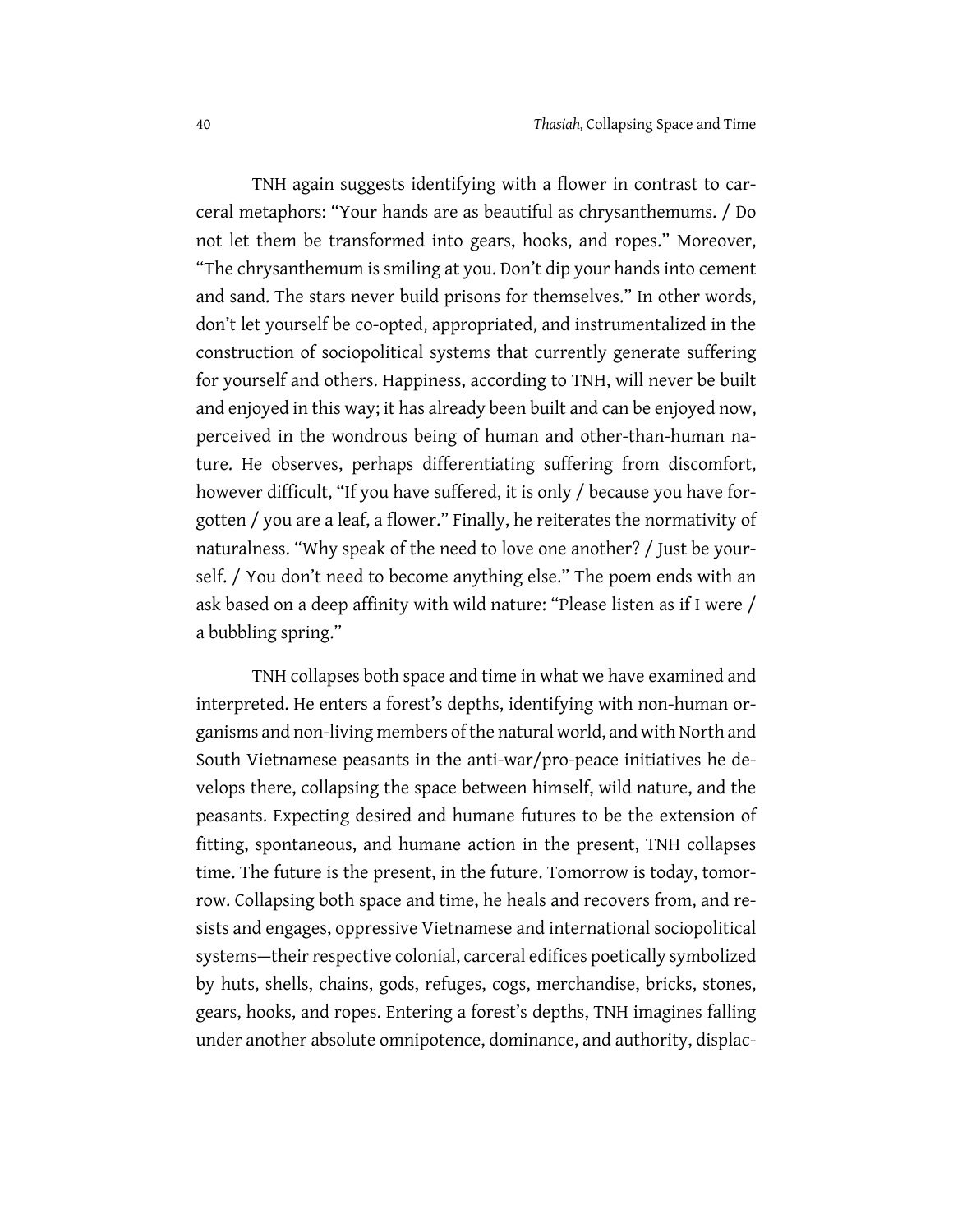ing politics by other means. Immersed in relatively wild nature, he identifies with wondrous non-human organisms and non-living members of the natural world in their fittingness, spontaneity, and flow, not subject to the surrounding perils of politics. Is such a collapsing of both space and time, is this sixties "flower power," enough, however, to resist, dismantle, and transition from structures as formidable as the colonialities of North and South Vietnam and related, broader neo-colonial strategies, not to mention current structures like white supremacy?

#### **Conclusion: Collapsing Both Space and Time**

Peace scholar Johan Galtung's seminal theories on systemic violence such as colonial, racial-ethnic, and ecological violence continue to inform critical social analysis and radical political activism.<sup>14</sup> For Galtung, systemic violence—justified, legitimized, and rationalized by various aspects of culture (such as religion, ideology, language, art, and science)—refer to structures and processes that exploit and degrade both human and natural communities (Galtung 291). These aspects of culture can construct and reinforce what Galtung calls steep, self-other gradients—systems where some groups of people, however large or small, are valued more highly than other groups of people, or where humans as a species are valued more highly than other non-human species, however conscious or capable. As Galtung notes, "Any Self-Other gradient can be used to justify violence against those lower down on the scale of worthiness. . ." (302). Both French and Vietnamese colonialisms, the former supposedly civilizing society, the latter supposedly liberating it, come to mind.<sup>15</sup>

<sup>&</sup>lt;sup>14</sup> See, for example, Nixon.

<sup>&</sup>lt;sup>15</sup> Galtung observes,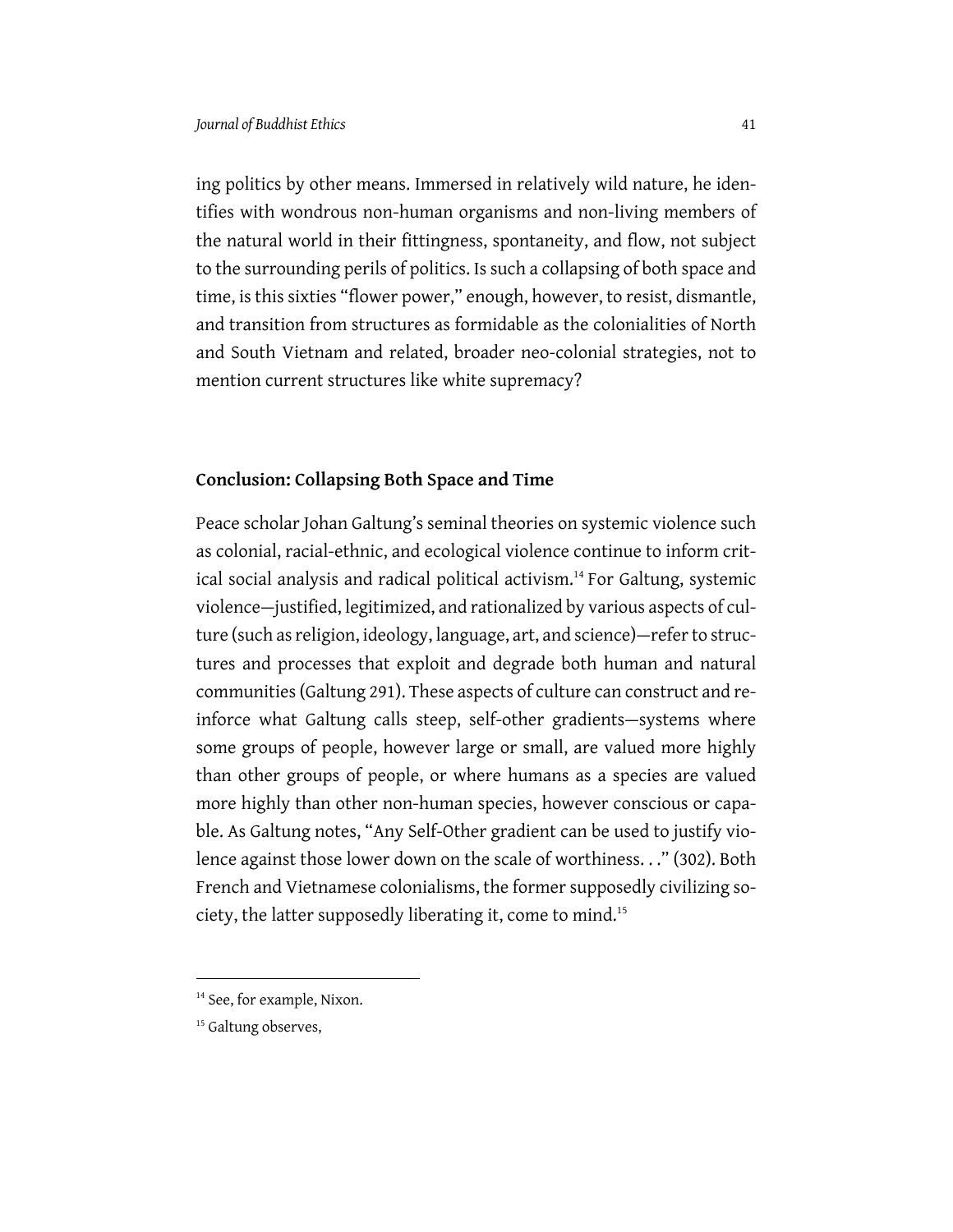Galtung's "Gandhism," in particular, resonates with TNH's ecological humanism. Two related axioms capture the former: the unity-of-life and the unity-of-means-and-ends, with unity denoting a "closeness, against separation" (302). On the unity-of-life, Galtung explains, "In our mental universe all forms of life, particularly human life, should enjoy closeness and not be kept apart by steep Self-Other gradients that drive wedges in *social space*" (302). The unity-of-means-and-ends brings "other mental elements, such as acts, and facts brought about by acts, close together. They should not be kept separate by long causal chains that drive wedges in *social time*" (302). We might say that Galtung proposes the collapsing of space, where all of life is regarded as relatable and equitable in value, and the collapsing of time, where "[i]f the end is livelihood, then the means has to be life-enhancing" (302). TNH enacts and records a similar program, identifying with other-than-human nature (and North and South Vietnamese peasants), and viewing desired and humane futures as extensions of fitting, spontaneous, and humane action in the present. In his public service and humanitarian work during the Vietnam War, TNH's practice of Buddhism and conduct of resistance centers such collapsing of both space and time.

There continues to be a need for accessible resources for sustaining resistance, dismantling oppressive sociopolitical systems, and pursuing just transitions; for protecting one's mind, body, and heart and

To initiate long social sequences leading to take-off or revolution, investing in industry or the industrial proletariat, is not good enough. The means must be good in themselves, not in terms of distant goals, way down the road—as witnessed by the millions sacrificed on the altars of industrialism in the name of "growth/capitalism" and "revolution/socialism". . . Gandhi would be as skeptical of Marxist ideas of revolution and hard work, of sacrificing a generation or two for presumed bliss the day after tomorrow, as he would of liberal/conservative ideas of hard work and entrepreneurship, of sacrificing a social class or two for the bliss of upper classes even today. (302)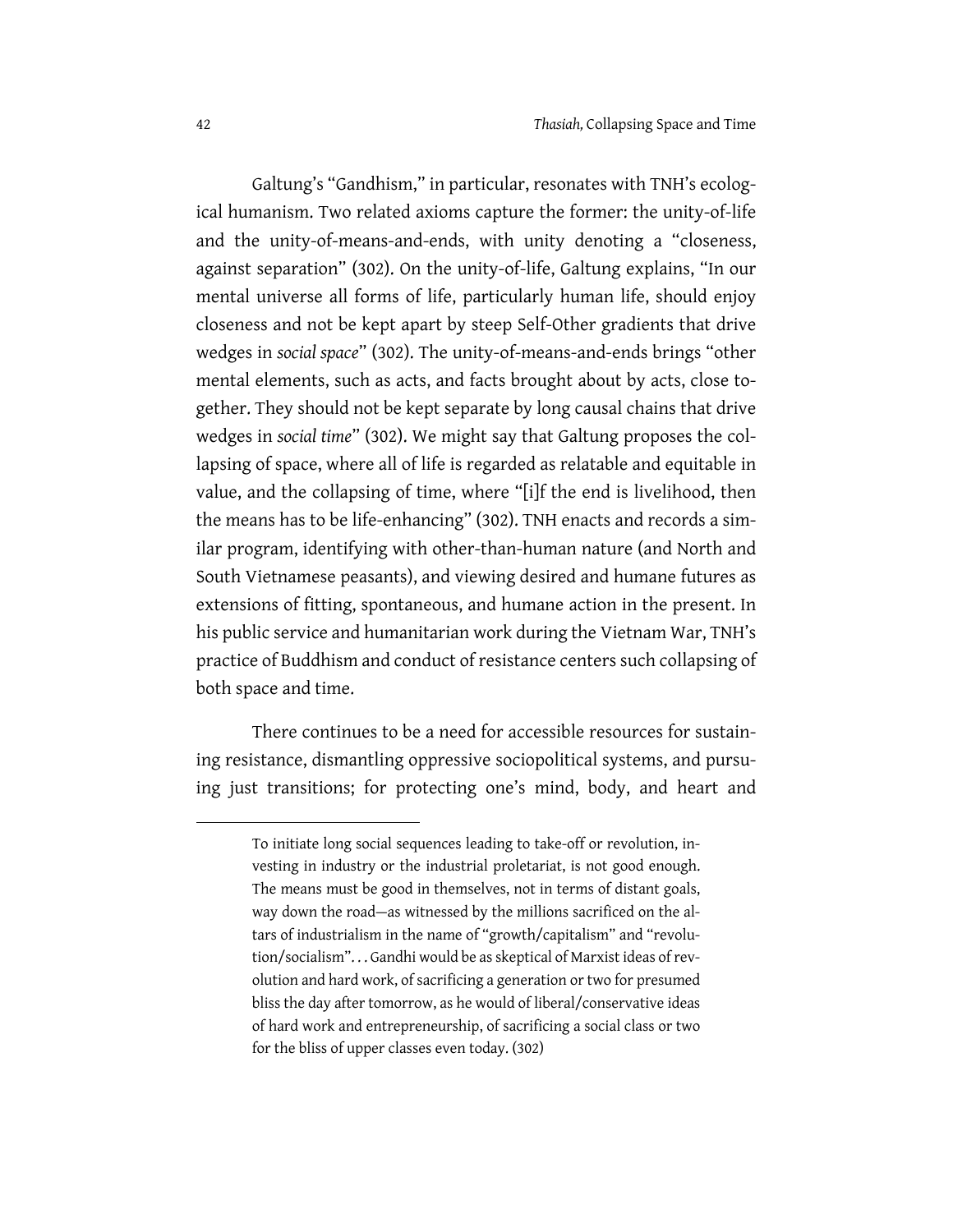promoting wholeness of self and identity against self-alienation and dehumanization; and supporting well-being, self-nurture, and flourishing in the meantime. Identifying with non-human organisms, such as flora and fauna, and non-living members of the natural world, such as winds and clouds, TNH claims, can be profoundly humanizing—freeing, healing, grounding (in body), and enlivening—in the midst of such violent structures and processes. But does such an identification with the natural world function in the same way in conditions of climate disruption, environmental degradation, biodiversity loss, and mass extinction, and of corresponding human grief, anger, anxiety, and despair?<sup>16</sup>Do these matters at best problematize, and at worst compromise, the very basis of TNH's ecological humanism? Perhaps, but nature is resilient, a concept with potential in responding effectively to this kind of question. And TNH's collapse of space between ourselves and other-than-human nature, according to Galtung, is the very way to protect, restore, and steward such landscapes (and waterscapes), the very way of "enhancing all life, not just human life" (302).<sup>17</sup> With the Vietnam War as the occasion and King's nomination for the Nobel Peace Prize as an endorsement, TNH's contemporary memoirs and poetry are accessible resources for conceiving of, and possibly experiencing, a certain wholeness of being in even the most oppres-

See also Wilson and Crist, et. al.

<sup>&</sup>lt;sup>16</sup> See Latour.

<sup>&</sup>lt;sup>17</sup> On how a steep self-other gradient leads to "violence against nature," Galtung maintains,

The structural form of [violence against nature] would be more insidious, not intended to destroy nature but nevertheless doing so: the pollution and depletion associated with modern industry, leading to dying forests, ozone holes, global warming, and so on. What happens is transformation of nature through *industrial activity*, leaving non-degradable residues and depleting non-renewable resources, combined with a *world-encompassing commercialization* that makes the consequences nonvisible to the perpetrators. (294)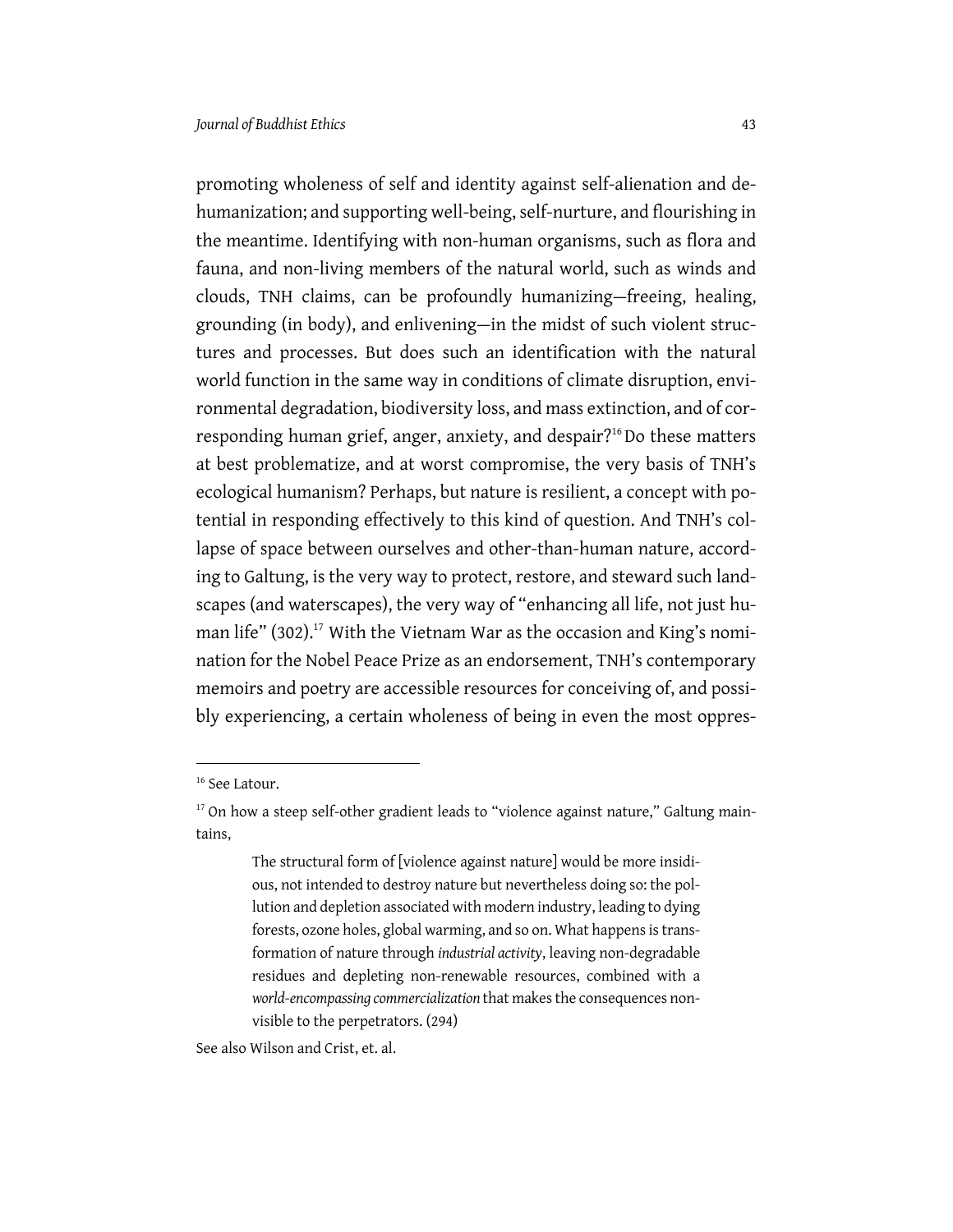sive, complicated, problematic, and compromised of today's sociopolitical and environmental circumstances.

### **Works Cited**

- Abbey, Edward. *The Serpents of Paradise: A Reader*. Edited by John Macrae. Henry Holt and Company, Inc., 1995.
- Ansley, Frances Lee. "Stirring the Ashes: Race Class and the Future of Civil Rights Scholarship." *Cornell Law Review*, vol. 74, no 6, 1989, pp. 993–1077.
- Belew, Kathleen, and Ramón A. Gutiérrez (eds). *A Field Guide to White Supremacy*. University of California Press, 2021.
- brown, adrienne maree. *Pleasure Activism: The Politics of Feeling Good*. AK Press, 2020.
- Crist, E. et. al. "Protecting Half the Planet and Transforming Human Systems Are Complementary Goals." *Frontiers in Conservation Science,* vol. 2, 2021, pp. 1–9.
- DeVido, Elise A. "The Influence of Chinese Master Taixu on Buddhism in Vietnam." *Journal of Global Buddhism*, vol. 10, 2009, pp. 413–458.
- Fredrickson, George. *White Supremacy: A Comparative Study in American and South African History*. Oxford University Press, 1981.
- Galtung, Johan. "Cultural Violence," *Journal of Peace Research* 27:3 (1990), pp. 291–305.
- Gardiner, Beth. "Unequal Impact: The Deep Links Between Racism and Climate Change," *Yale Environment 360*, June 9, 2020.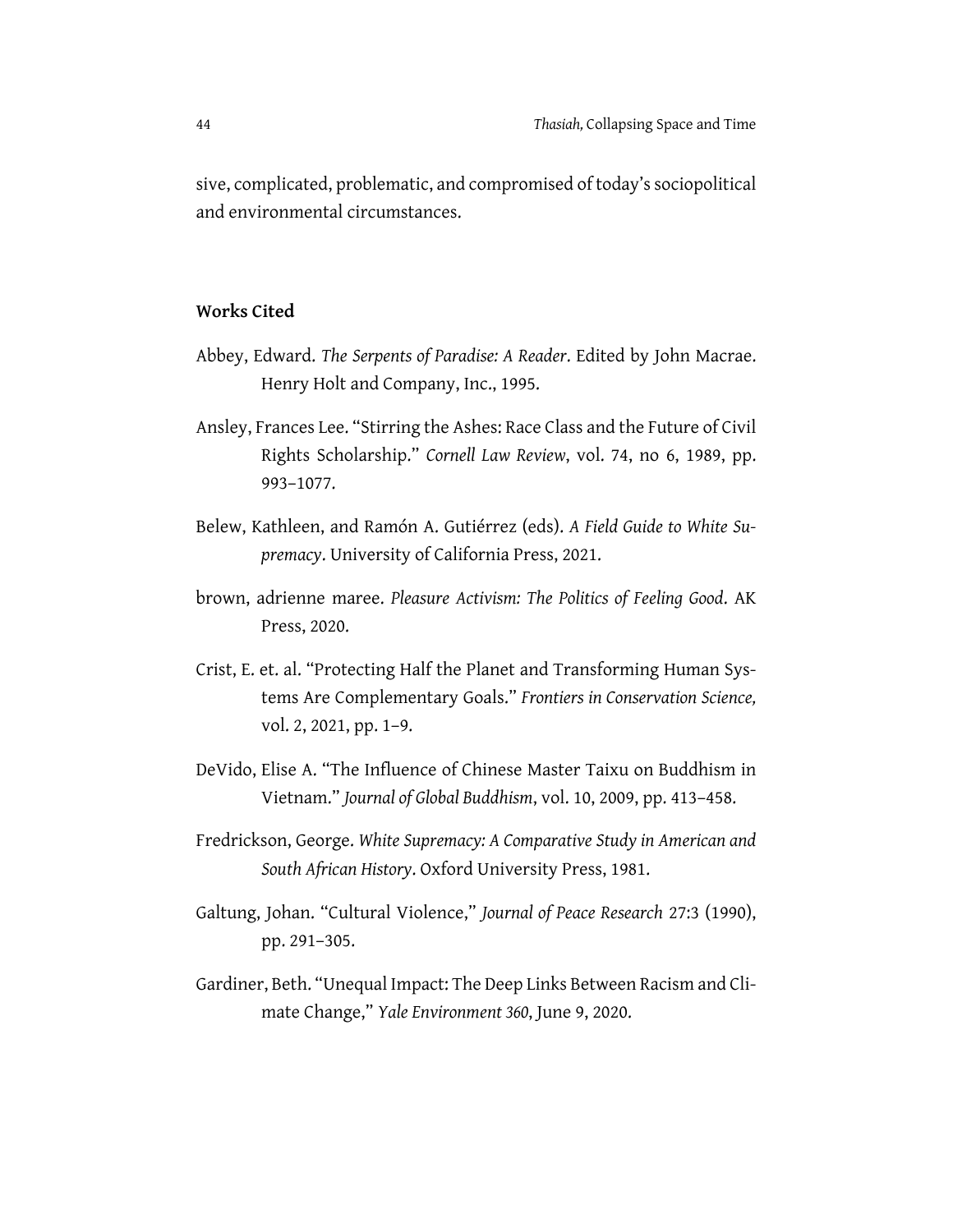Goscha, Christopher. *Vietnam: A New History*. Basic Books, 2016.

Guha, Ramachandra. *Environmentalism: A Global History*. Penguin, 2014.

hooks, bell. *Writing Beyond Race: Living Theory and Practice*. Routledge, 2013.

- Hopkins, Hop. "Racism Is Killing the Planet," *Sierra Club Magazine*, June 8, 2020.
- Khong, Sister Chan. *Learning True Love: Practicing Buddhism in a Time of War*, Parallax Press, 2007.
- King, Robert. *Thomas Merton and Thich Nhat Hanh: Engaged Spirituality in an Age of Globalization*. Continuum, 2001.
- Latour, Bruno. *Down to Earth: Politics of the New Climate Regime*. Polity Press, 2019.
- Malm, Andreas, "In Wildness Is the Liberation of the World: On Maroon Ecology and Partisan Nature." *Historical Materialism* 26:3 (2018), pp. 3–37.
- Menakem, Resmaa. *My Grandmother's Hands: Racialized Trauma and the Pathway to Mending of Our Hearts and Bodies*. Central Recovery Press, 2017.
- Nhat Hanh, Thich. *Call Me By My True Names: The Collected Poems of Thich Nhat Hanh*. Parallax Press, 1999.

\_\_\_\_\_\_\_\_\_\_. *Fragrant Palm Leaves: Journals, 1962–1966*. Riverhead Books, 1999.

\_\_\_\_\_\_\_\_\_\_. "History of Engaged Buddhism: A Dharma Talk by Thich Nhat Hanh, Hanoi, Vietnam, May 6–7, 2008," *Human Architecture: Journal of the Sociology of Self-Knowledge* 6:3, 7, pp. 29–36.

\_\_\_\_\_\_\_\_\_\_. "On Simplicity," in *Love in Action: Writings on Nonviolent Social Change*, Parallax Press, 1993, pp. 113–118.